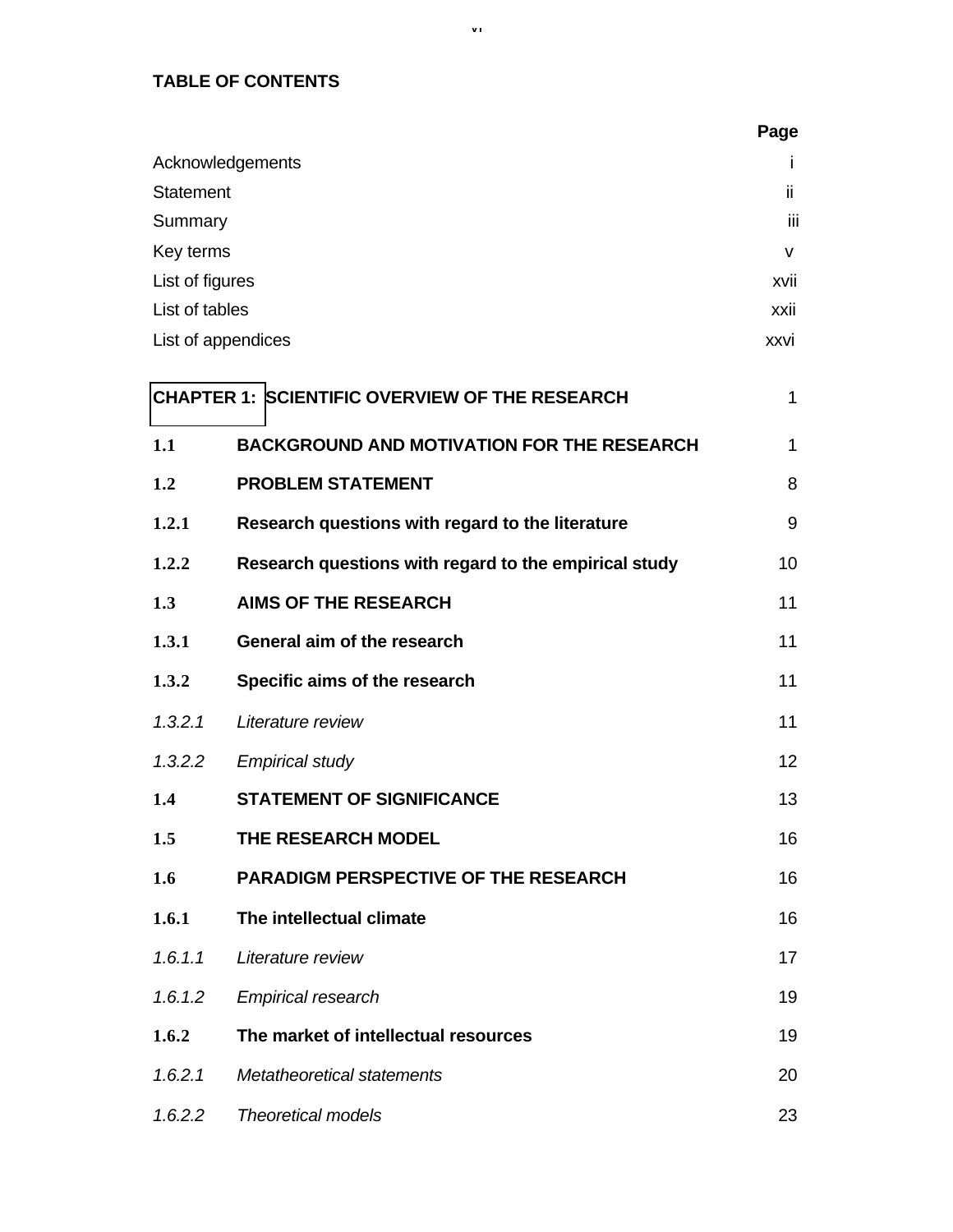| 1.6.2.3 | Conceptual descriptions                        | 23 |
|---------|------------------------------------------------|----|
| 1.6.2.4 | Central hypothesis                             | 27 |
| 1.6.2.5 | Theoretical assumptions                        | 28 |
| 1.6.2.6 | Methodological assumptions                     | 29 |
| 1.7     | <b>RESEARCH DESIGN</b>                         | 31 |
| 1.7.1   | <b>Exploratory research</b>                    | 31 |
| 1.7.2   | <b>Descriptive research</b>                    | 31 |
| 1.7.3   | <b>Explanatory research</b>                    | 32 |
| 1.7.4   | <b>Validity</b>                                | 32 |
| 1.7.4.1 | Validity with regard to the literature review  | 33 |
| 1.7.4.2 | Validity with regard to the empirical research | 33 |
| 1.7.5   | <b>Reliability</b>                             | 33 |
| 1.7.6   | The unit of research                           | 34 |
| 1.7.7   | The variables                                  | 34 |
| 1.7.8   | <b>Delimitations</b>                           | 35 |
| 1.8     | <b>RESEARCH METHODOLOGY</b>                    | 35 |
| 1.9     | <b>CHAPTER DIVISION</b>                        | 40 |
| 1.10    | <b>CHAPTER SUMMARY</b>                         | 42 |

|         | <b>CHAPTER 2: PERSONALITY PREFERENCES</b>      | 43 |
|---------|------------------------------------------------|----|
| 2.1     | <b>PARADIGMATIC AND CONCEPTUAL FOUNDATIONS</b> | 43 |
| 2.1.1   | <b>Basic assumptions</b>                       | 44 |
| 2.1.2   | The structure of personality                   | 45 |
| 2.1.2.1 | Conscious                                      | 45 |
| 2.1.2.2 | Personal unconscious                           | 46 |
| 2.1.2.3 | Collective unconscious                         | 47 |
| 2.1.3   | The dynamics of personality                    | 49 |
| 2.1.3.1 | Psychic energy                                 | 49 |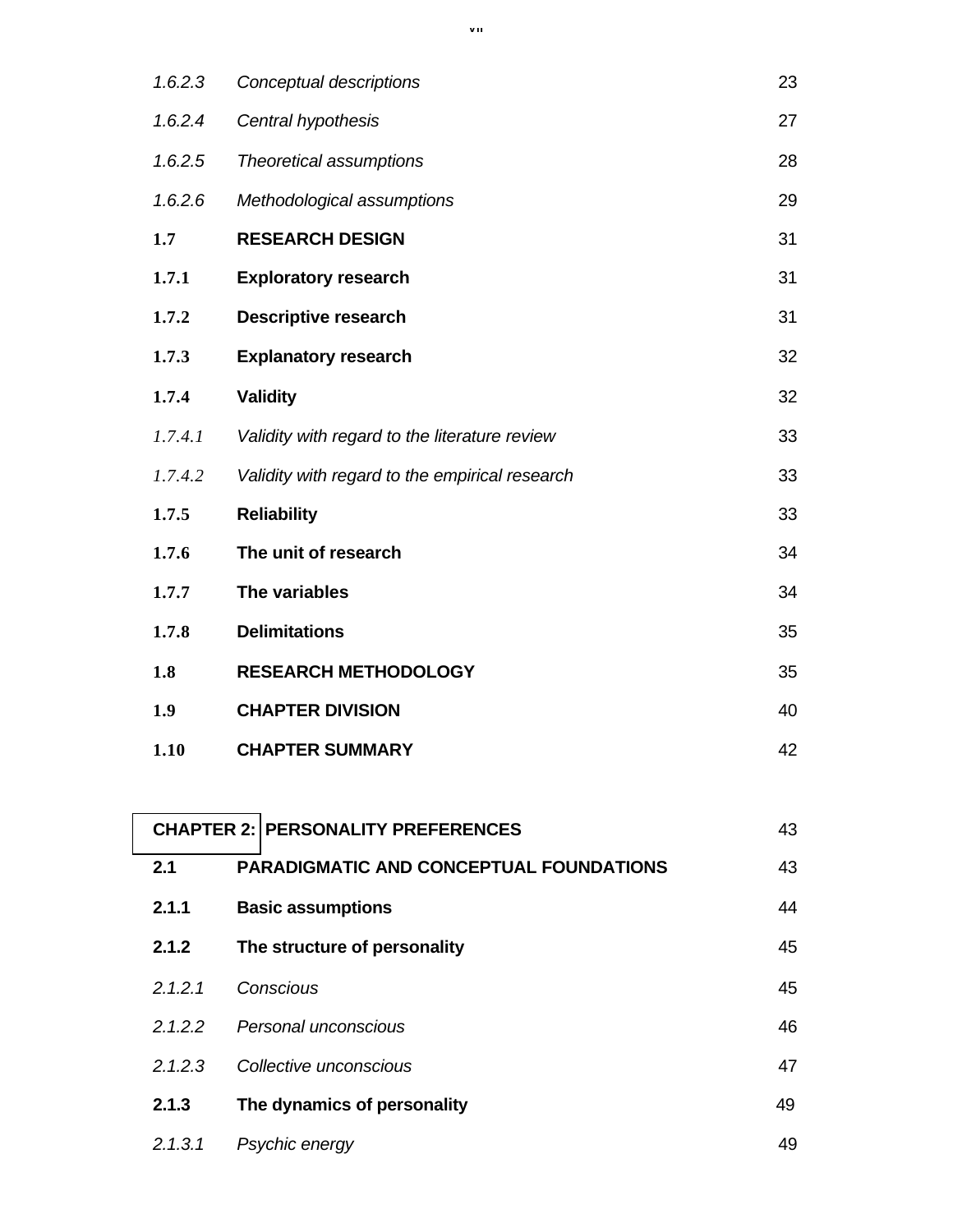| 2.1.3.2 | The principle of opposites                                                          | 50  |
|---------|-------------------------------------------------------------------------------------|-----|
| 2.1.3.3 | The principles of equivalence and entropy                                           | 50  |
| 2.1.3.4 | Causality and teleology                                                             | 51  |
| 2.1.3.5 | Progression and regression                                                          | 51  |
| 2.1.4   | <b>Development of personality</b>                                                   | 51  |
| 2.1.4.1 | Self-actualisation                                                                  | 52  |
| 2.1.4.2 | Stages of personality development                                                   | 52  |
| 2.2     | <b>THEORETICAL MODELS</b>                                                           | 54  |
| 2.2.1   | Jung's theory of psychological types                                                | 54  |
| 2.2.1.1 | <b>Attitudes</b>                                                                    | 54  |
| 2.2.1.2 | <b>Functions</b>                                                                    | 55  |
| 2.2.2   | The Myers-Briggs Type Indicator Personality Type theory                             | 60  |
| 2.2.2.1 | The four bipolar preferences                                                        | 61  |
| 2.2.2.2 | The sixteen personality types                                                       | 63  |
| 2.2.2.3 | Identifying type dynamics                                                           | 66  |
| 2.2.2.4 | Personality type groupings                                                          | 68  |
| 2.2.2.5 | The dynamics of the hidden personality                                              | 73  |
| 2.2.2.6 | Personality type development                                                        | 87  |
| 2.3     | <b>VARIABLES INFLUENCING THE EXPRESSION OF PERSONALITY</b>                          |     |
|         | <b>PREFERENCES</b>                                                                  | 91  |
| 2.3.1   | <b>Environmental influences</b>                                                     | 91  |
| 2.3.2   | <b>Cultural influences</b>                                                          | 93  |
| 2.4     | <b>THEORETICAL INTEGRATION</b>                                                      | 94  |
| 2.5     | <b>IMPLICATIONS FOR LEADER DEVELOPMENT</b>                                          | 98  |
| 2.5.1   | Identifying true preferences                                                        | 98  |
| 2.5.2   | Developing emotional competence                                                     | 100 |
| 2.6     | <b>IMPLICATIONS</b><br><b>INDUSTRIAL AND</b><br><b>FOR</b><br><b>ORGANISATIONAL</b> |     |
|         | <b>PSYCHOLOGY</b>                                                                   | 101 |

viii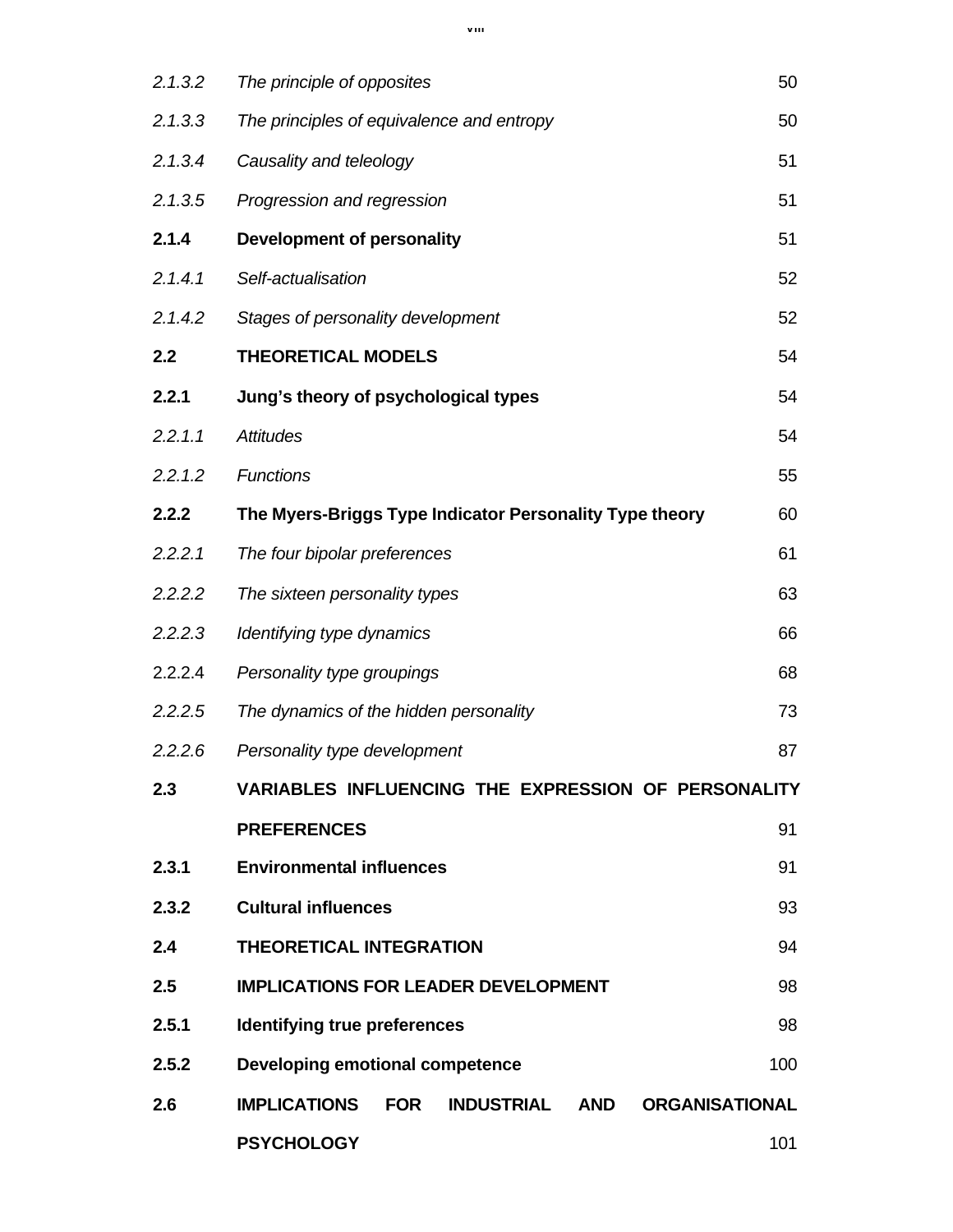| 2.7   | <b>EVALUATION</b>                              | 103 |
|-------|------------------------------------------------|-----|
| 2.7.1 | Usefulness of personality type theory          | 103 |
| 2.7.2 | Personality type theory versus trait theory    | 105 |
| 2.7.3 | Major contributions of personality type theory | 106 |
| 2.8   | <b>CHAPTER SUMMARY</b>                         | 107 |

# **CHAPTER 3: SELF-ESTEEM** 109 **3.1 PARADIGMATIC AND CONCEPTUAL FOUNDATIONS** 109

| 3. I    | PARADIGMATIC AND CONCEPTUAL FOUNDATIONS       | 109. |
|---------|-----------------------------------------------|------|
| 3.1.1   | <b>Paradigmatic foundations</b>               | 110  |
| 3.1.1.1 | Personality psychology                        | 110  |
| 3.1.1.2 | Social psychology                             | 111  |
| 3.1.2   | <b>Conceptual foundations</b>                 | 111  |
| 3.1.2.1 | Conceptualisation of self                     | 112  |
| 3.1.2.2 | Conceptualisation of self-concept             | 115  |
| 3.1.2.3 | Conceptualisation of self-identity            | 117  |
| 3.1.2.4 | Conceptualisation of self-perception          | 120  |
| 3.1.2.5 | Conceptualisation of self-regard              | 122  |
| 3.1.2.6 | Conceptualisation of self-esteem              | 123  |
| 3.2     | <b>THEORETICAL MODELS</b>                     | 138  |
| 3.2.1   | Unidimensional models of self-esteem          | 139  |
| 3.2.2   | Multidimensional models of self-esteem        | 139  |
| 3.2.3   | <b>Battle's model of self-esteem</b>          | 141  |
| 3.2.3.1 | The dimensions of self-esteem                 | 141  |
| 3.2.3.2 | The psychological roots of self-esteem        | 141  |
| 3.2.3.3 | Self-esteem as a socially constructed emotion | 142  |
| 3.3     | <b>VARIABLES INFLUENCING SELF-ESTEEM</b>      | 145  |
| 3.3.1   | <b>Socio-cultural factors</b>                 | 146  |
| 3.3.2   | Socio-economic and ethnic factors             | 148  |

ix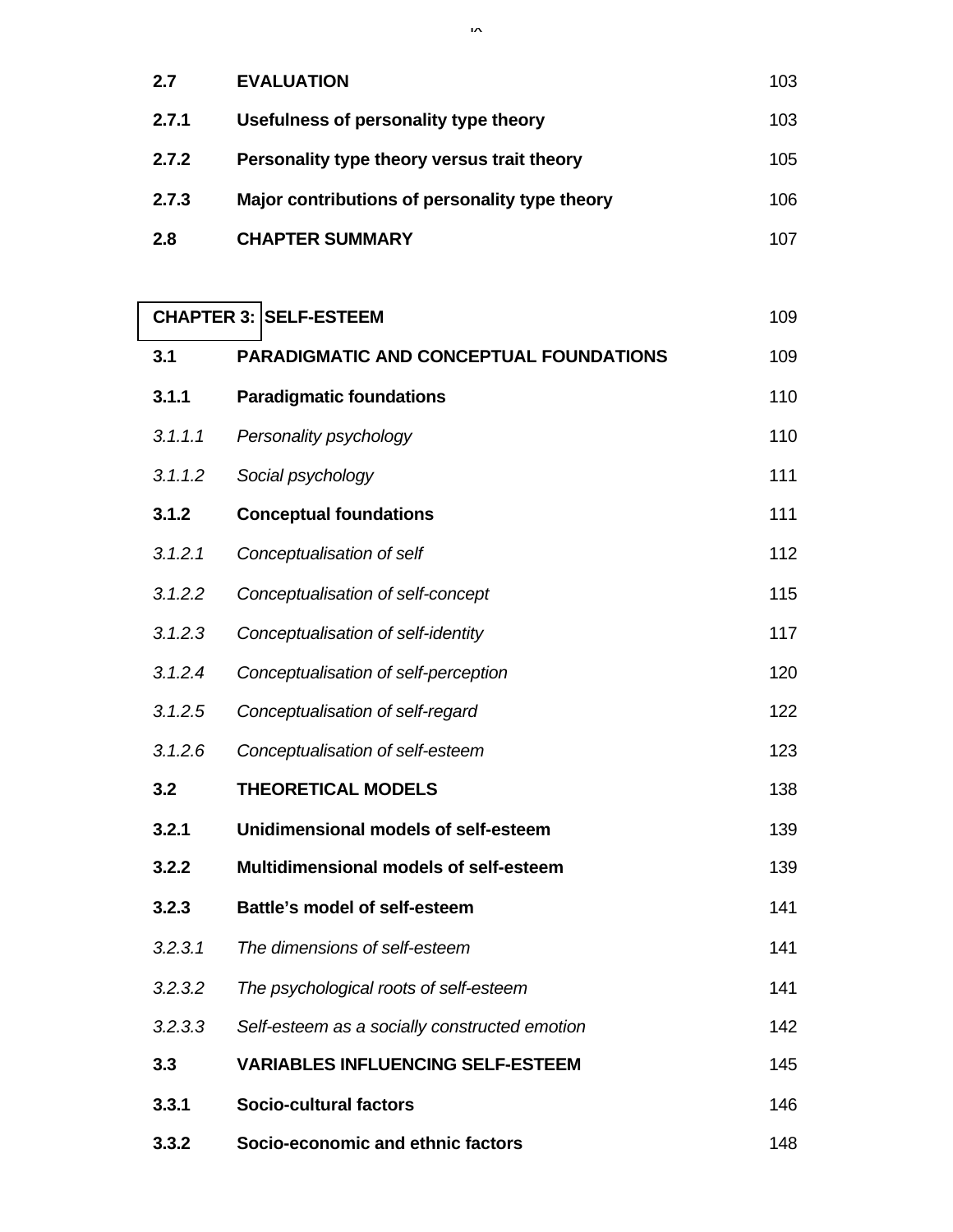| 3.3.3   | <b>Gender stereotyping</b>                                                                    | 148 |  |  |  |  |
|---------|-----------------------------------------------------------------------------------------------|-----|--|--|--|--|
| 3.3.4   | Lifespan developmental stages                                                                 |     |  |  |  |  |
| 3.4     | <b>THEORETICAL INTEGRATION</b>                                                                | 150 |  |  |  |  |
| 3.5     | <b>IMPLICATIONS FOR LEADER DEVELOPMENT</b>                                                    | 152 |  |  |  |  |
| 3.6     | <b>IMPLICATIONS</b><br><b>FOR</b><br><b>INDUSTRIAL</b><br><b>AND</b><br><b>ORGANISATIONAL</b> |     |  |  |  |  |
|         | <b>PSYCHOLOGY</b>                                                                             | 155 |  |  |  |  |
| 3.7     | <b>EVALUATION</b>                                                                             | 156 |  |  |  |  |
| 3.8     | <b>CHAPTER SUMMARY</b>                                                                        | 157 |  |  |  |  |
|         |                                                                                               |     |  |  |  |  |
|         | <b>CHAPTER 4: EMOTIONAL COMPETENCE</b>                                                        | 158 |  |  |  |  |
| 4.1     | <b>PARADIGMATIC AND CONCEPTUAL FOUNDATIONS</b>                                                | 158 |  |  |  |  |
| 4.1.1   | <b>Paradigmatic foundations</b>                                                               | 158 |  |  |  |  |
| 4.1.1.1 | Social cognitive theories                                                                     | 160 |  |  |  |  |
| 4.1.1.2 | The cognitive-affective personality system                                                    | 162 |  |  |  |  |
| 4.1.1.3 | Model of a dynamic self-regulation system                                                     | 164 |  |  |  |  |
| 4.1.1.4 | Meta-cognitive approaches                                                                     | 166 |  |  |  |  |
| 4.1.2   | <b>Conceptual foundations</b>                                                                 | 166 |  |  |  |  |
| 4.1.2.1 | Conceptualisation of emotion                                                                  | 167 |  |  |  |  |
| 4.1.2.2 | Conceptualisation of emotional regulation                                                     | 172 |  |  |  |  |
| 4.1.2.3 | Conceptualisation of emotional intelligence                                                   | 174 |  |  |  |  |
| 4.1.2.4 | Conceptualisation of emotional competence                                                     | 184 |  |  |  |  |
| 4.2     | <b>THEORETICAL MODELS</b>                                                                     | 188 |  |  |  |  |
| 4.2.1   | Ability theory of emotional intelligence                                                      | 188 |  |  |  |  |
| 4.2.1.1 | Emotional perception, appraisal and expression                                                | 189 |  |  |  |  |
| 4.2.1.2 | Emotional facilitation of thought (using emotional intelligence)                              | 189 |  |  |  |  |
| 4.2.1.3 | <b>Emotional understanding</b>                                                                | 191 |  |  |  |  |
| 4.2.1.4 | Reflective regulation of emotions (emotional management)                                      | 191 |  |  |  |  |
| 4.2.2   | Mixed models of emotional intelligence                                                        | 191 |  |  |  |  |

 $\lambda$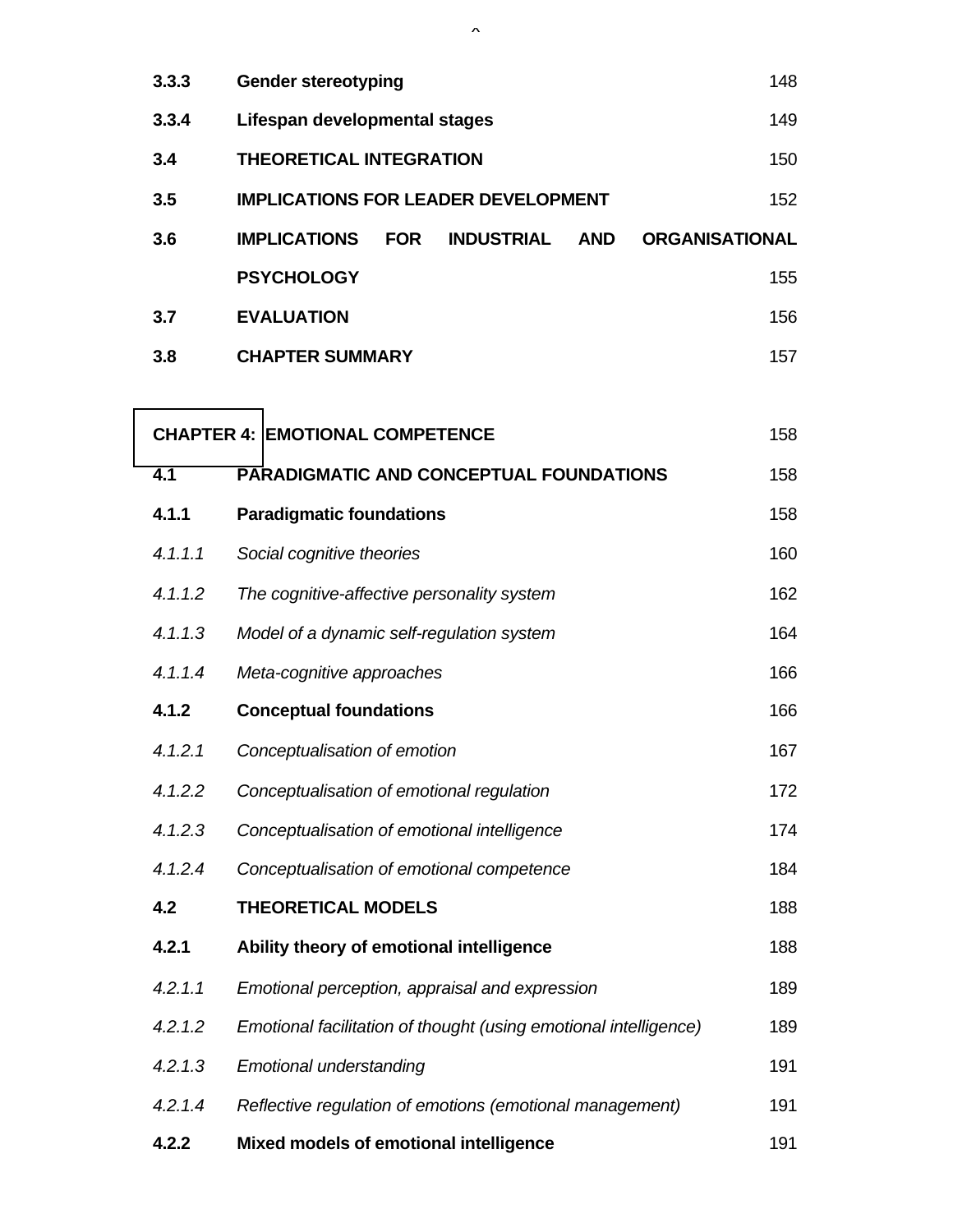| 4.2.2.1 | Goleman's model of emotional intelligence                                                     | 192 |
|---------|-----------------------------------------------------------------------------------------------|-----|
| 4.2.2.2 | BarOn's model of emotional intelligence                                                       | 194 |
| 4.2.2.3 | Cooper and Sawaf's model of emotional intelligence                                            | 197 |
| 4.2.2.4 | Wolmarans' model of emotional competence                                                      | 200 |
| 4.2.3   | Integration of mixed model approaches to emotional intelligence 202                           |     |
| 4.3     | <b>VARIABLES INFLUENCING EMOTIONAL COMPETENCE</b>                                             | 207 |
| 4.3.1   | <b>Cross-cultural influences</b>                                                              | 207 |
| 4.3.2   | <b>Race/ethnicity</b>                                                                         | 211 |
| 4.3.3   | <b>Gender influences</b>                                                                      | 211 |
| 4.3.4   | <b>Skills</b>                                                                                 | 212 |
| 4.3.5   | <b>Person influences</b>                                                                      | 212 |
| 4.3.6   | Lifespan development changes                                                                  | 214 |
| 4.4     | <b>THEORETICAL INTEGRATION</b>                                                                | 216 |
| 4.4.1   | Individual differences regarding environmental/situational stimuli:                           |     |
|         | the input side                                                                                | 219 |
| 4.4.2   | Individual differences in emotional response modulation: the output                           |     |
|         | side                                                                                          | 219 |
| 4.5     | <b>IMPLICATIONS FOR LEADER DEVELOPMENT</b>                                                    | 221 |
| 4.6     | <b>IMPLICATIONS</b><br><b>FOR</b><br><b>INDUSTRIAL</b><br><b>AND</b><br><b>ORGANISATIONAL</b> |     |
|         | <b>PSYCHOLOGY</b>                                                                             | 223 |
| 4.7     | <b>EVALUATION</b>                                                                             | 226 |
| 4.8     | <b>CHAPTER SUMMARY</b>                                                                        | 229 |
|         |                                                                                               |     |

|                       | INTEGRATION: THEORETICAL RELATIONSHIP BETWEEN PERSONALITY |      |
|-----------------------|-----------------------------------------------------------|------|
|                       | PREFERENCES, SELF-ESTEEM AND EMOTIONAL COMPETENCE         | 230  |
| Background            |                                                           | 230  |
| Environmental demands |                                                           | 232. |

xi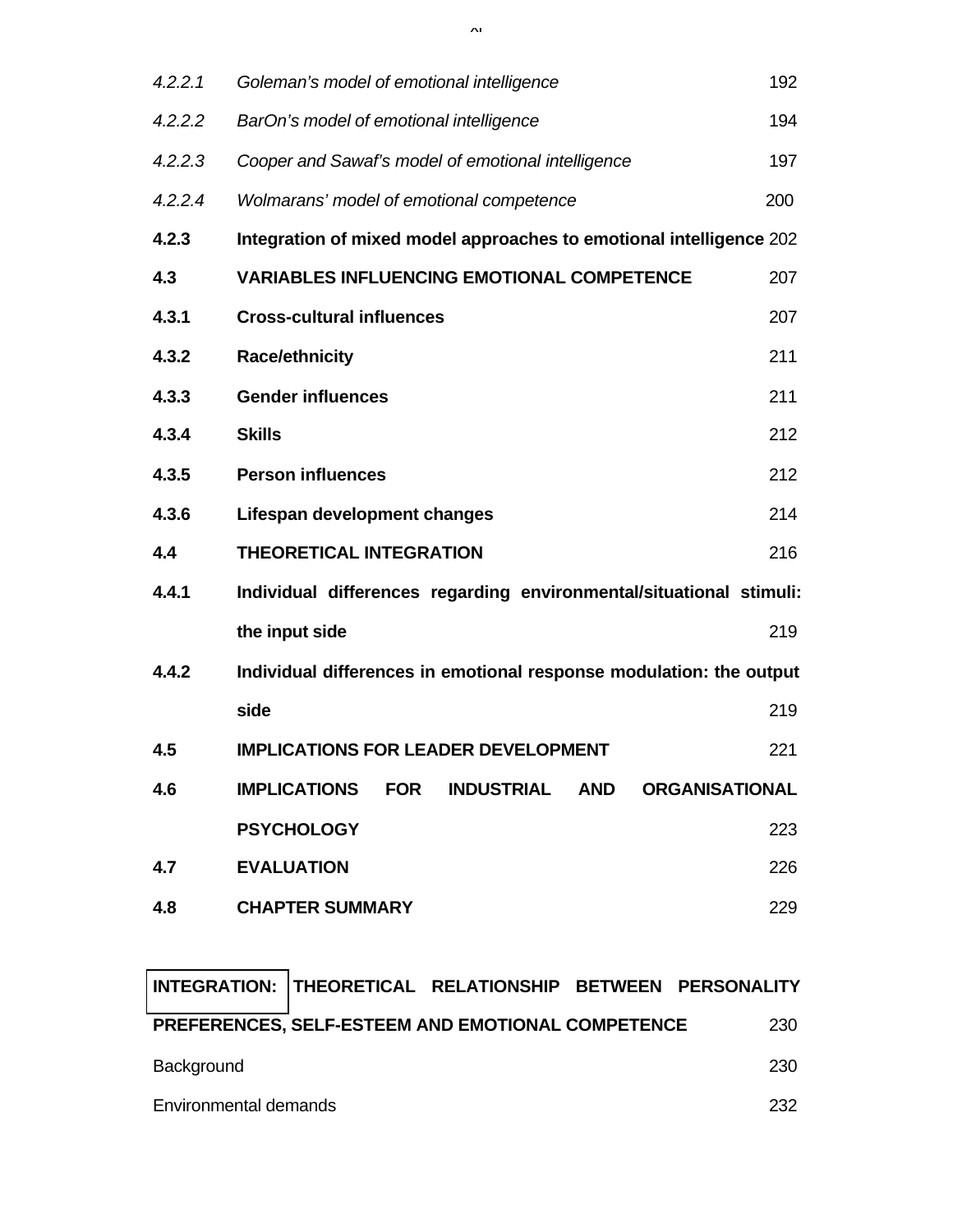|         |                                          |                              |                                    |                                                       | The relationship between personality preferences, self-esteem and emotional   |     |           |
|---------|------------------------------------------|------------------------------|------------------------------------|-------------------------------------------------------|-------------------------------------------------------------------------------|-----|-----------|
|         | competence                               |                              |                                    |                                                       |                                                                               |     | 232       |
|         | Personality preferences                  |                              |                                    |                                                       |                                                                               |     | 234       |
|         | Self-esteem                              |                              |                                    |                                                       |                                                                               |     | 236       |
|         | <b>Emotional competence</b>              |                              |                                    |                                                       |                                                                               |     | 237       |
|         |                                          |                              |                                    |                                                       | Hypothetical relationship between personality preferences and self-esteem     |     | 238       |
|         | Hypothetical                             | relationship                 | between                            |                                                       | personality preferences                                                       | and | emotional |
|         | competence                               |                              |                                    |                                                       |                                                                               |     | 242       |
|         |                                          |                              |                                    |                                                       | Hypothetical relationship between self-esteem and emotional competence        |     | 244       |
|         |                                          |                              |                                    |                                                       | Implications for Industrial and Organisational Psychology practices regarding |     |           |
|         | leader development                       |                              |                                    |                                                       |                                                                               |     | 251       |
| Summary |                                          |                              |                                    |                                                       |                                                                               |     | 254       |
|         |                                          |                              |                                    |                                                       |                                                                               |     |           |
|         | <b>CHAPTER 5: THE EMPIRICAL RESEARCH</b> |                              |                                    |                                                       |                                                                               |     | 255       |
| 5.1     |                                          |                              |                                    |                                                       | DETERMINATION AND DESCRIPTION OF THE SAMPLE                                   |     | 255       |
| 5.2     |                                          |                              |                                    |                                                       | <b>CHOOSING AND MOTIVATING THE PSYCHOMETRIC BATTERY</b>                       |     | 258       |
| 5.2.1   |                                          |                              |                                    | The Myers-Briggs Type Indicator (MBTI)                |                                                                               |     | 259       |
| 5.2.1.1 |                                          |                              |                                    | The theoretical basis for the development of the MBTI |                                                                               |     | 259       |
| 5.2.1.2 |                                          |                              | Rationale of the MBTI, Form G      |                                                       |                                                                               |     | 261       |
| 5.2.1.3 |                                          |                              |                                    | Description of the scales of the MBTI, Form G         |                                                                               |     | 262       |
| 5.2.1.4 |                                          |                              | Administration of the MBTI, Form G |                                                       |                                                                               |     | 263       |
| 5.2.1.5 |                                          |                              | Interpretation of the MBTI, Form G |                                                       |                                                                               |     | 264       |
| 5.2.1.6 |                                          |                              | Validity of the MBTI, Form G       |                                                       |                                                                               |     | 264       |
| 5.2.1.7 |                                          |                              | Reliability of the MBTI, Form G    |                                                       |                                                                               |     | 265       |
| 5.2.1.8 |                                          | <b>Motivation for choice</b> |                                    |                                                       |                                                                               |     | 265       |
| 5.2.2   |                                          |                              |                                    |                                                       | The Culture-free Self-esteem Inventories for Adults (CFSEI 2-AD) 266          |     |           |
| 5.2.2.1 |                                          |                              |                                    |                                                       | The theoretical basis for the development of the CFSEI 2-AD                   |     | 266       |
| 5.2.2.2 |                                          |                              | Rationale of the CFSEI 2-AD        |                                                       |                                                                               |     | 267       |

 $\lambda$ ii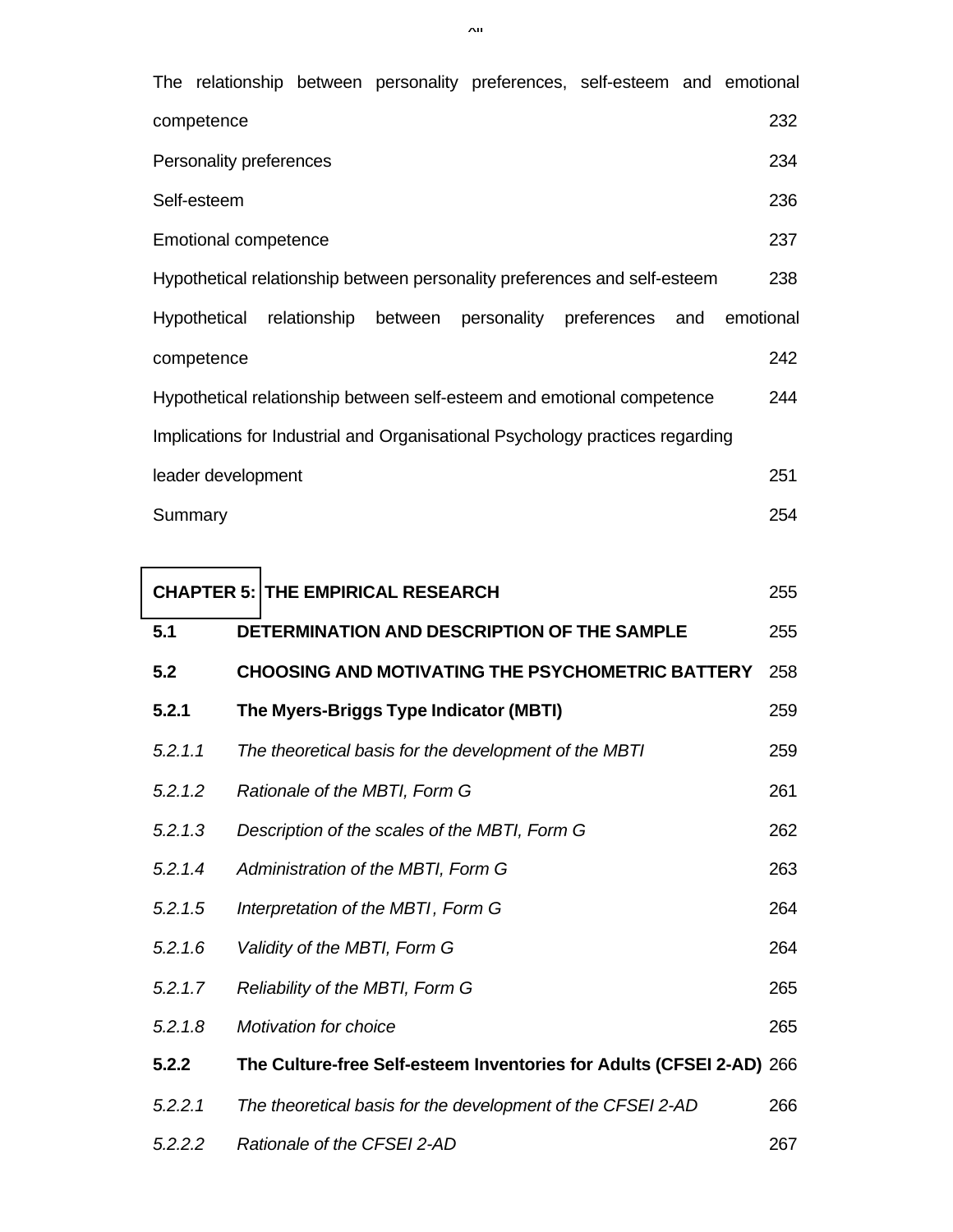$\lambda$ iii

| 5.2.2.3 | Description of the scales of the CFSEI 2-AD                       | 267 |
|---------|-------------------------------------------------------------------|-----|
| 5.2.2.4 | Administration of the CFSEI 2-AD                                  | 268 |
| 5.2.2.5 | Interpretation of the CFSEI 2-AD                                  | 268 |
| 5.2.2.6 | Validity of the CFSEI 2-AD                                        | 268 |
| 5.2.2.7 | Reliability of the CFSEI 2-AD                                     | 269 |
| 5.2.2.8 | <b>Motivation for choice</b>                                      | 269 |
| 5.2.3   | The 360° Emotional Competency Profiler (ECP)                      | 269 |
| 5.2.3.1 | Theoretical basis for the development of the ECP                  | 270 |
| 5.2.3.2 | Rationale of the ECP                                              | 272 |
| 5.2.3.3 | Description of the scales of the ECP                              | 273 |
| 5.2.3.4 | Administration of the ECP                                         | 273 |
| 5.2.3.5 | Interpretation of the ECP                                         | 273 |
| 5.2.3.6 | Validity of the ECP                                               | 274 |
| 5.2.3.7 | Reliability of the ECP                                            | 274 |
| 5.2.3.8 | <b>Motivation for choice</b>                                      | 274 |
| 5.2.4   | Limitations of the psychometric battery                           | 275 |
| 5.2.5   | <b>Ethical considerations</b>                                     | 276 |
| 5.3     | <b>ADMINISTRATION OF THE PSYCHOMETRIC BATTERY</b>                 | 276 |
| 5.4     | <b>CAPTURING OF CRITERION DATA</b>                                | 277 |
| 5.5     | STATISTICAL PROCESSING OF THE DATA                                | 278 |
| 5.5.1   | <b>Frequency distribution tables</b>                              | 278 |
| 5.5.2   | Internal consistency reliability analyses of the scales (Cronbach |     |
|         | alpha coefficient)                                                | 279 |
| 5.5.3   | <b>Point bi-serial correlation coefficient</b>                    | 279 |
| 5.5.4   | <b>Pearson product-moment correlations</b>                        | 281 |
| 5.5.5   | <b>Regression analysis</b>                                        | 282 |
| 5.5.6   | <b>Analysis of variance (ANOVA)</b>                               | 282 |
| 5.5.7   | <b>Statistical significance</b>                                   | 283 |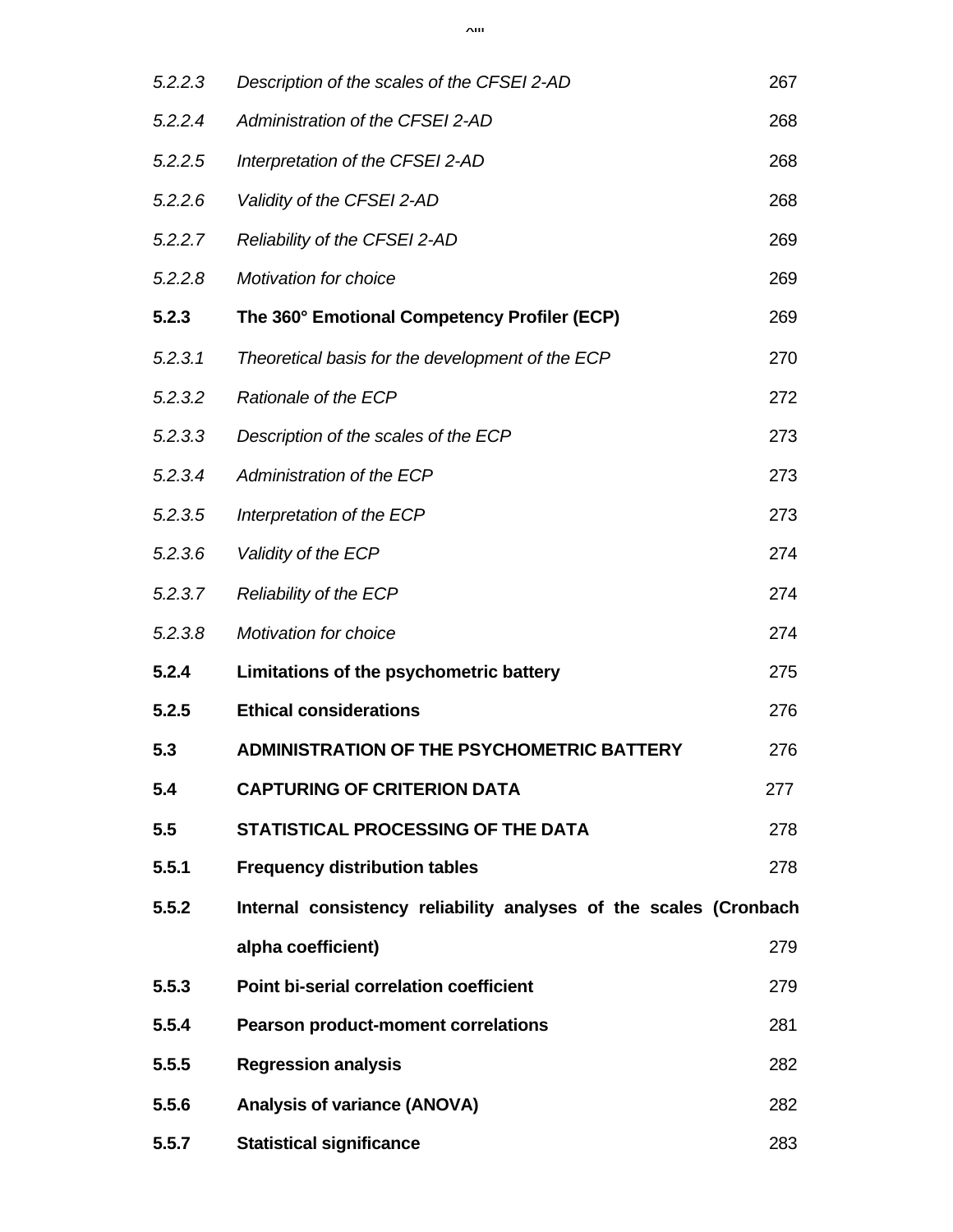xiv

| 5.5.7.1 | Statistical significance of Pearson product-moment correlations          | 284 |
|---------|--------------------------------------------------------------------------|-----|
| 5.5.7.2 | Statistical significance of point bi-serial correlations                 | 285 |
| 5.5.7.3 | Statistical significance of multiple linear regression analysis          | 285 |
| 5.5.7.4 | Statistical significance of analysis of variance                         | 286 |
| 5.6     | <b>FORMULATION OF THE RESEARCH HYPOTHESES</b>                            | 286 |
| 5.7     | <b>CHAPTER SUMMARY</b>                                                   | 288 |
|         |                                                                          |     |
|         | <b>CHAPTER 6: RESEARCH RESULTS</b>                                       | 289 |
| 6.1     | <b>DESCRIPTIVE STATISTICS</b>                                            | 289 |
| 6.1.1   | Reporting of frequency distribution tables of biographical               |     |
|         | variables                                                                | 289 |
| 6.1.2   | Interpretation of frequency distribution of biographical variables 292   |     |
| 6.1.2.1 | <b>MBTI: Personality preferences</b>                                     | 293 |
| 6.1.2.2 | CFSEI-AD: Self-esteem                                                    | 293 |
| 6.1.2.3 | 360° ECP: Emotional competence                                           | 294 |
| 6.1.3   | Reporting of frequency distribution tables of personality                |     |
|         | preferences                                                              | 295 |
| 6.1.4   | Interpretation of frequency distribution of personality                  |     |
|         | preferences                                                              | 296 |
| 6.1.5   | Reporting of item-reliability and Cronbach alpha coefficients: 360°      |     |
|         | <b>Emotional Competency Profiler</b>                                     | 297 |
| 6.1.6   | Interpretation of item-reliability and Cronbach alpha coefficients:      |     |
|         | 360° Emotional Competency Profiler                                       | 301 |
| 6.2     | <b>COMMON STATISTICS</b>                                                 | 301 |
| 6.2.1   | Reporting of point bi-serial correlation coefficients: Myers-Briggs      |     |
|         | <b>Type Indicator and CFSEI-AD</b>                                       | 302 |
| 6.2.2   | Interpretation of point bi-serial correlation coefficients: Myers-Briggs |     |
|         | <b>Type Indicator and CFSEI-AD</b>                                       | 316 |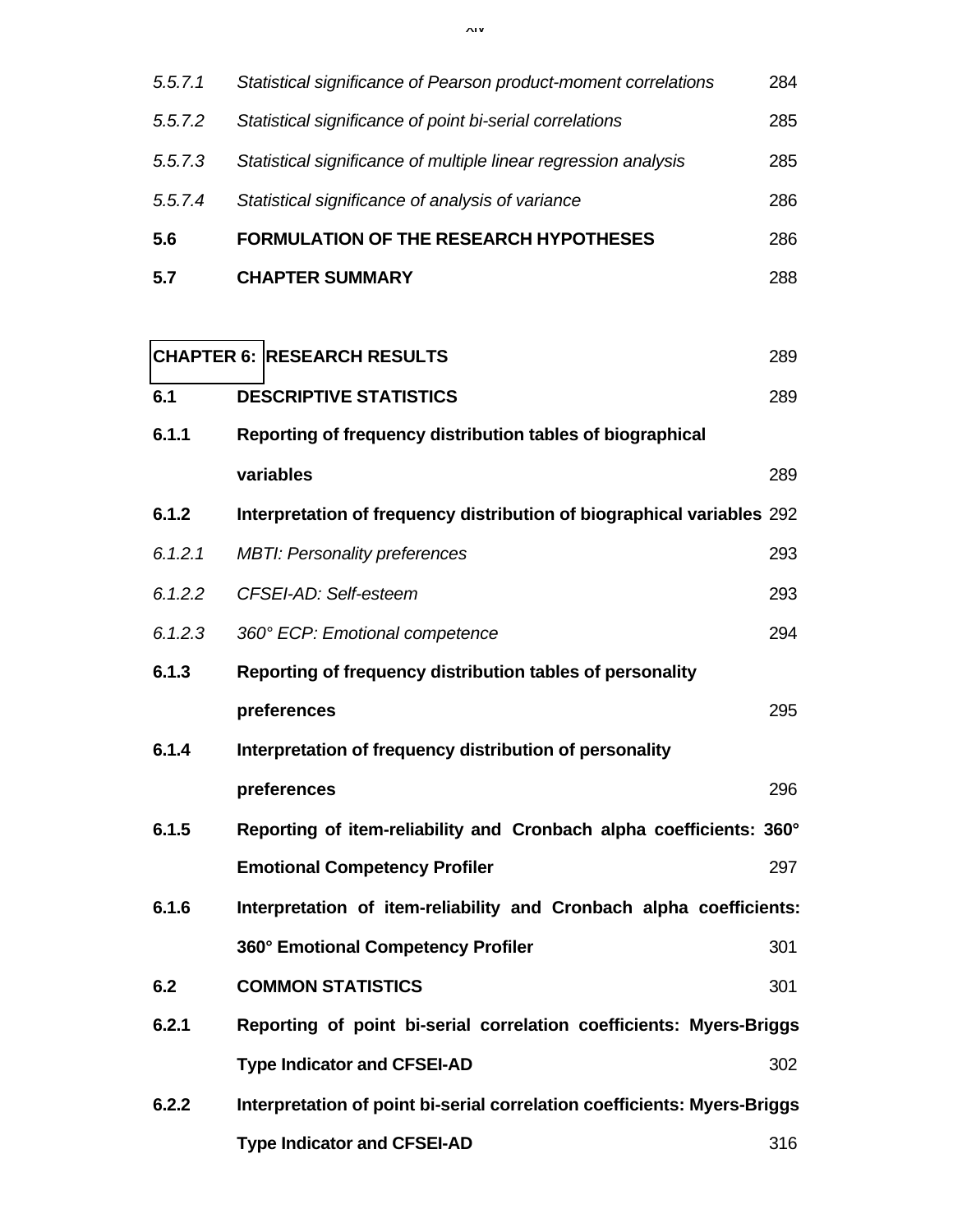**6.2.3 Reporting of point bi-serial correlation coefficients: Myers-Briggs Type Indicator and 360° Emotional Competency Profiler** 320

| 6.2.4   | Interpretation of point bi-serial correlation coefficients: Myers-Briggs |             |
|---------|--------------------------------------------------------------------------|-------------|
|         | Type Indicator and 360° Emotional Competency Profiler                    | 349         |
| 6.2.5   | Reporting of Pearson product-moment correlation coefficients:            |             |
|         | CFSEI-AD and 360° Emotional Competency Profiler                          | 355         |
| 6.2.6   | Interpretation of Pearson product-moment correlation coefficients:       |             |
|         | <b>CFSEI-AD and 360° Emotional Competency Profiler</b>                   | 356         |
| 6.3     | <b>INFERENTIAL STATISTICS</b>                                            | 360         |
| 6.3.1   | Reporting of regression analysis: MBTI, CFSEI-AD and                     | $360^\circ$ |
|         | <b>Emotional Competency Profiler</b>                                     | 360         |
| 6.3.2   | Interpretation of regression analysis: MBTI, CFSEI-AD and 360°           |             |
|         | <b>Emotional Competency Profiler</b>                                     | 371         |
| 6.3.3   | Reporting of analysis of variance (ANOVA): CFSEI-AD and 360°             |             |
|         | <b>Emotional Competency Profiler</b>                                     | 371         |
| 6.3.4   | Interpretation of analysis of variance (ANOVA): CFSEI-AD and 360°        |             |
|         | <b>Emotional Competency Profiler</b>                                     | 373         |
| 6.4     | <b>INTEGRATION OF RESEARCH FINDINGS</b>                                  | 374         |
| 6.5     | <b>CHAPTER SUMMARY</b>                                                   | 382         |
|         |                                                                          |             |
|         | <b>CHAPTER 7: CONCLUSIONS, LIMITATIONS AND RECOMMENDATIONS</b>           | 383         |
| 7.1     | <b>CONCLUSIONS</b>                                                       | 383         |
| 7.1.1   | <b>Conclusions regarding the literature review</b>                       | 383         |
| 7.1.1.1 | The first aim                                                            | 383         |
| 7.1.1.2 | The second aim                                                           | 387         |
| 7.1.1.3 | The third aim                                                            | 390         |
| 7.1.2   | <b>Conclusions regarding the empirical study</b>                         | 391         |

xv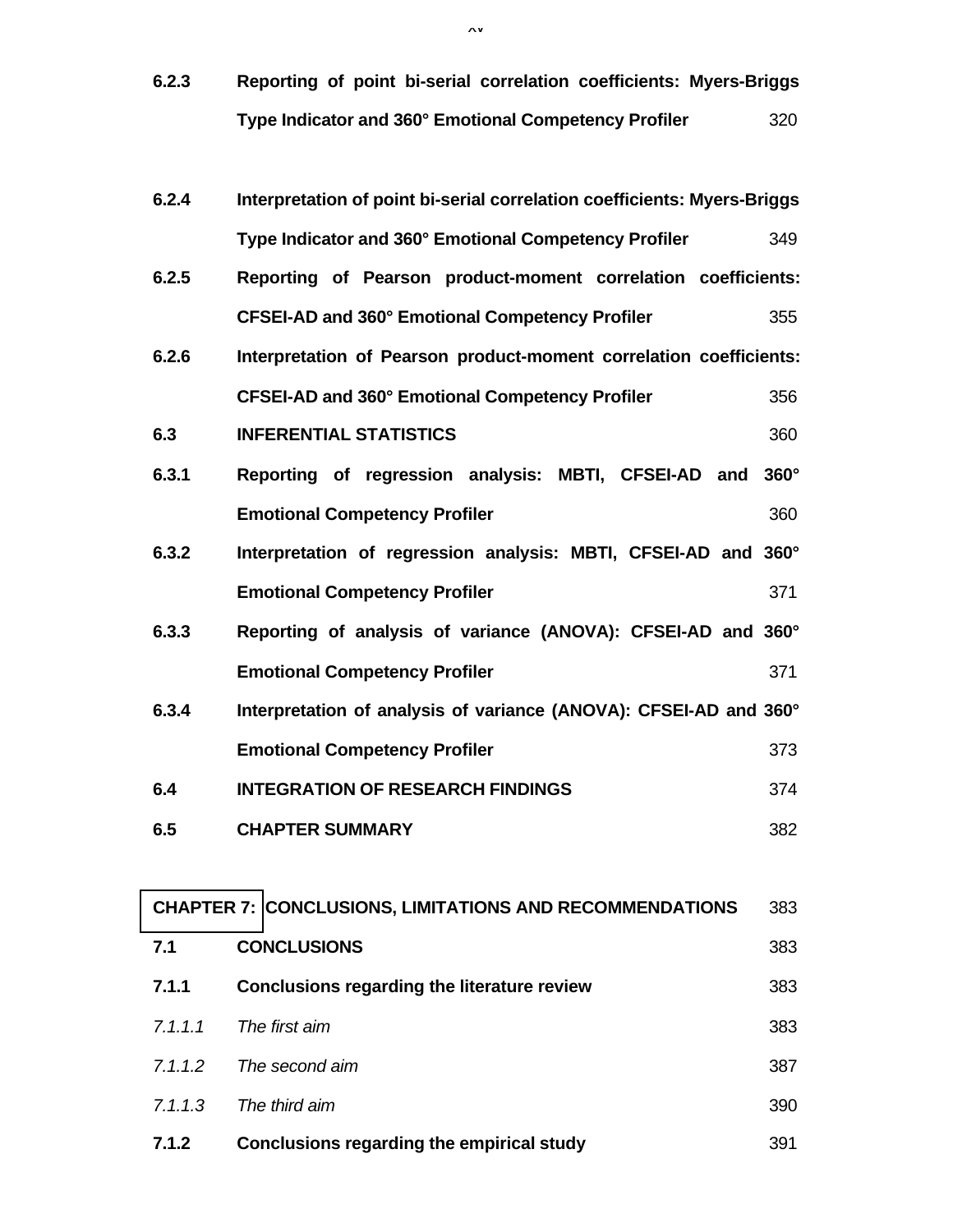| 7.1.2.1 | The first aim                                                   | 392 |
|---------|-----------------------------------------------------------------|-----|
| 7.1.2.2 | The second aim                                                  | 397 |
| 7.1.3   | Conclusions regarding the central hypothesis                    | 397 |
| 7.1.4   | Conclusions about contributions to the field of Industrial      | and |
|         | <b>Organisational Psychology</b>                                | 398 |
| 7.2     | <b>LIMITATIONS OF THE RESEARCH</b>                              | 400 |
| 7.2.1   | <b>Limitations of the literature review</b>                     | 400 |
| 7.2.2   | Limitations of the empirical investigation                      | 401 |
| 7.3     | <b>RECOMMENDATIONS</b>                                          | 402 |
| 7.3.1   | Recommendations for industrial and organisational psychologists |     |
|         | working in the field of leader development                      | 402 |
| 7.3.1.1 | Application as a development framework                          | 402 |
| 7.3.1.2 | Leader development services                                     | 408 |
| 7.3.1.3 | Applications in organisational settings                         | 410 |
| 7.3.2   | Recommendations for further research                            | 410 |
| 7.4     | <b>INTEGRATION OF THE RESEARCH</b>                              | 413 |
| 7.5     | <b>CHAPTER SUMMARY</b>                                          | 416 |

**BIBLIOGRAPHY** 417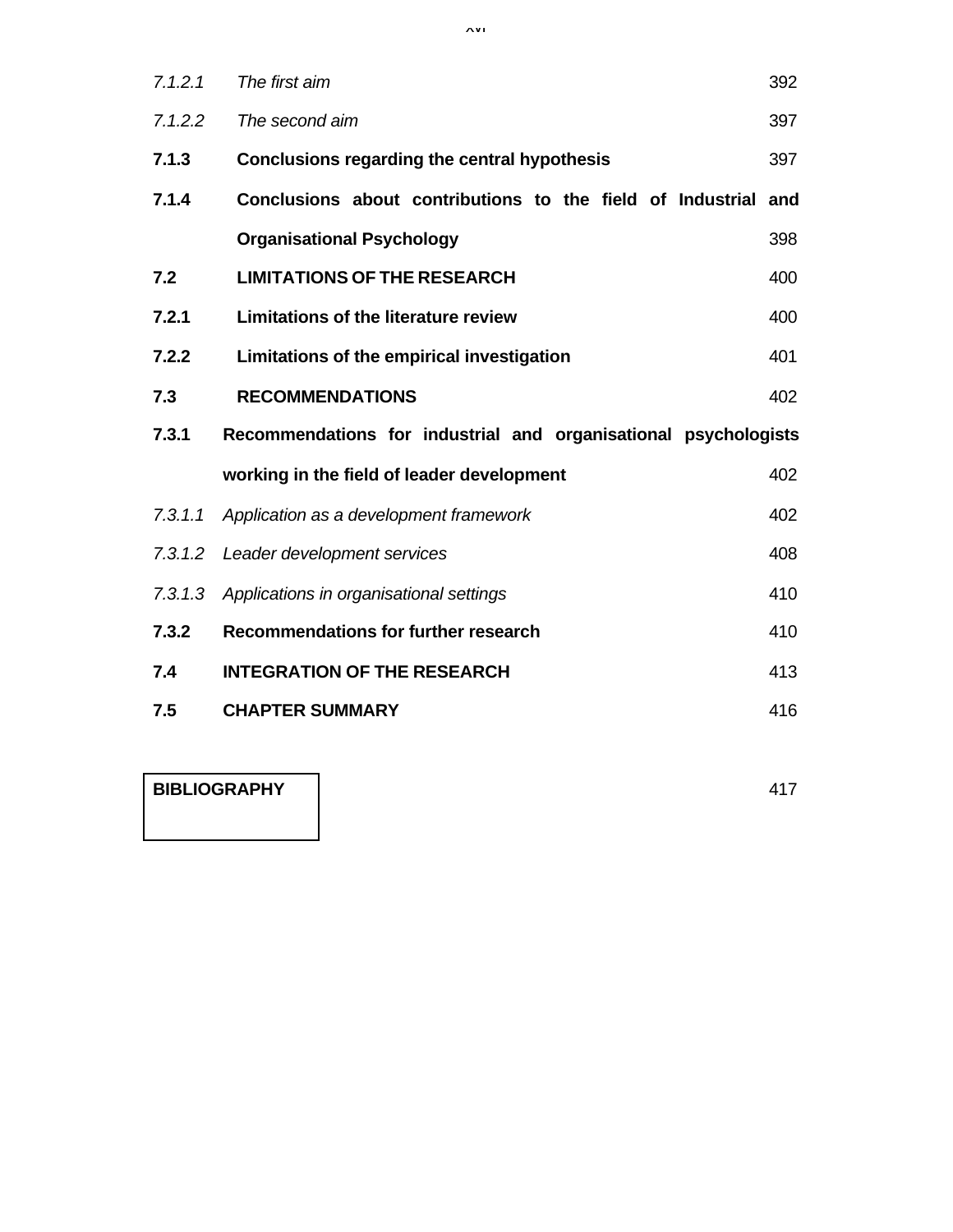## **LIST OF FIGURES**

|             |                                                                | Page |
|-------------|----------------------------------------------------------------|------|
| Figure 1.1  | Flow diagram of the research method                            | 36   |
| Figure 2.1  | Jung's conception of personality                               | 49   |
| Figure 2.2  | The four opposite functions                                    | 58   |
| Figure 2.3  | Identifying type dynamics of ESTJ and ISTJ                     | 68   |
| Figure 2.4  | An integrated model of personality preferences                 | 97   |
| Figure 3.1  | The conceptual foundations of self-esteem                      | 112  |
| Figure 3.2  | The dimensions and principles underlying self-esteem           | 145  |
| Figure 3.3  | An integrated model of self-esteem                             | 152  |
| Figure 4.1  | Model of a dynamic self-regulation system                      | 165  |
| Figure 4.2  | The conceptual foundations of emotional competence             | 167  |
| Figure 4.3  | The four branches and abilities associated with emotional      |      |
|             | intelligence                                                   | 190  |
| Figure 4.4  | The BarOn EQ-I model                                           | 195  |
| Figure 4.5  | The four cornerstone model of emotional intelligence           | 199  |
| Figure 4.6  | The major elements of emotional competence                     | 203  |
| Figure 4.7  | The theoretical relationship between the ability and mixed     |      |
|             | models of emotional intelligence                               | 206  |
| Figure 4.8  | Cross-cultural perspectives of emotion and work                | 208  |
| Figure 4.9  | Cognitive-affective personality and dynamic self-regulation    |      |
|             | system                                                         | 217  |
| Figure 4.10 | An integrated theoretical model: The relationship between      |      |
|             | preferences,<br>self-esteem<br>and<br>emotional<br>personality |      |
|             | competence                                                     | 231  |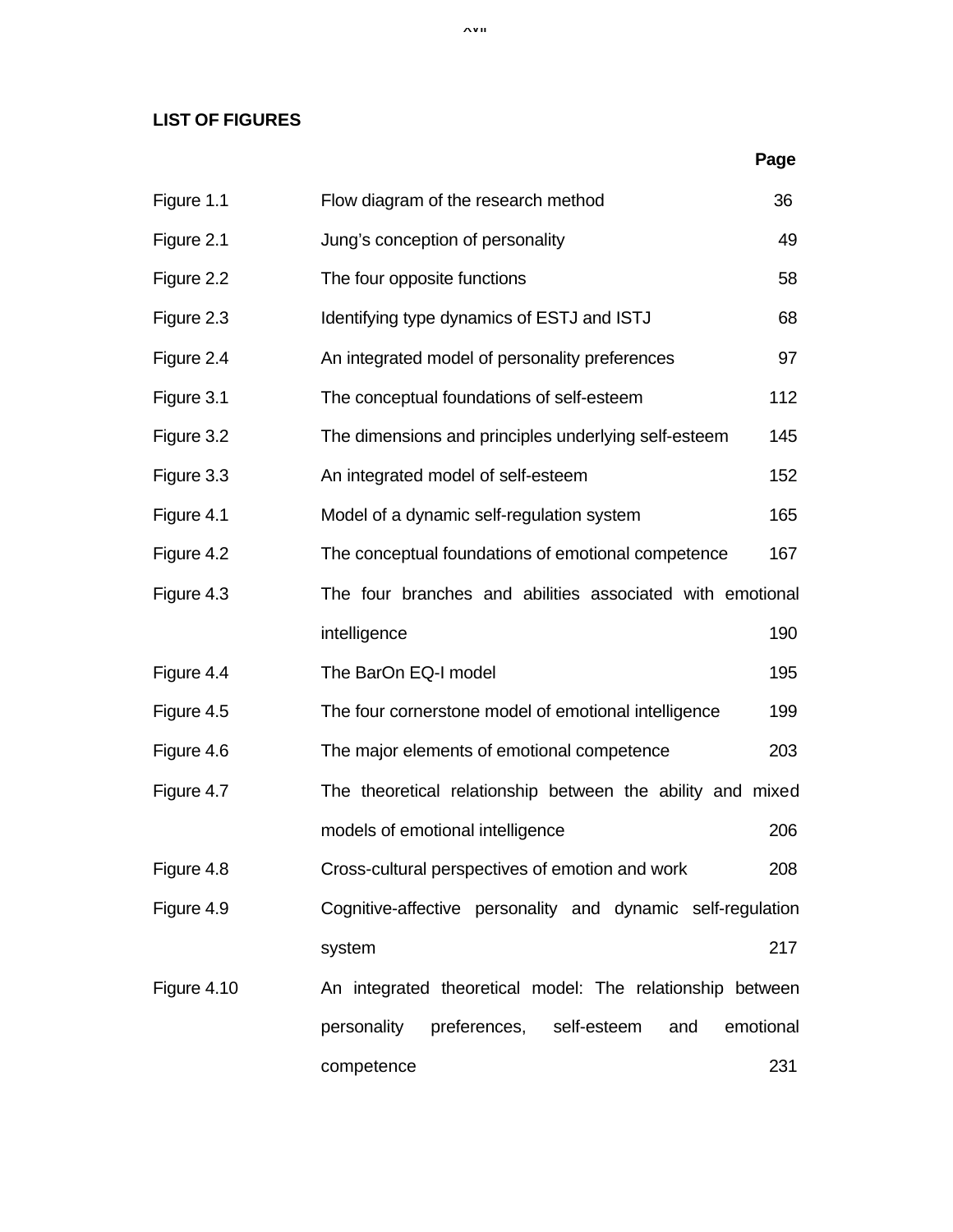| Figure 4.11 | Linking self-esteem (surface authenticity) and personality |     |
|-------------|------------------------------------------------------------|-----|
|             | preferences (deep authenticity) with self-evaluations      | _of |
|             | emotional competence in 360° assessments                   | 248 |
| Figure 4.12 | The theoretical relationship dynamics between personality  |     |
|             | preferences, self-esteem, and emotional competence in      |     |
|             | authentic self-expression and experiences of emotional     |     |
|             | dissonance                                                 | 250 |
| Figure 6.1  | Sample distribution by race                                | 291 |
| Figure 6.2  | Sample distribution by gender                              | 291 |
| Figure 6.3  | Sample distribution by age                                 | 292 |
| Figure 6.4  | Sample distribution by years of service                    | 292 |
| Figure 6.5  | Box plot: S-N MBTI scale and Social self-esteem            | 304 |
| Figure 6.6  | Box plot: E-I MBTI scale and Social self-esteem            | 305 |
| Figure 6.7  | Box plot: S-N MBTI scale and General self-esteem           | 306 |
| Figure 6.8  | Box plot: S-N MBTI scale and Personal self-esteem          | 307 |
| Figure 6.9  | Box plot: S-N MBTI scale and Total self-esteem             | 307 |
| Figure 6.10 | Box plot: E-I MBTI scale and Total self-esteem             | 308 |
| Figure 6.11 | Box plot: ET-IT personality preference and Social          |     |
|             | self-esteem                                                | 309 |
| Figure 6.12 | Box plot: ES-IS personality preference and Social          |     |
|             | self-esteem                                                | 310 |
| Figure 6.13 | Box plot: EN-IN personality preference and Social          |     |
|             | self-esteem                                                | 311 |
| Figure 6.14 | Box plot: EJ-IJ personality preference and Social          |     |
|             | self-esteem                                                | 312 |
| Figure 6.15 | Box plot: EP-IP personality preference and Social          |     |
|             | self-esteem                                                | 312 |

xviii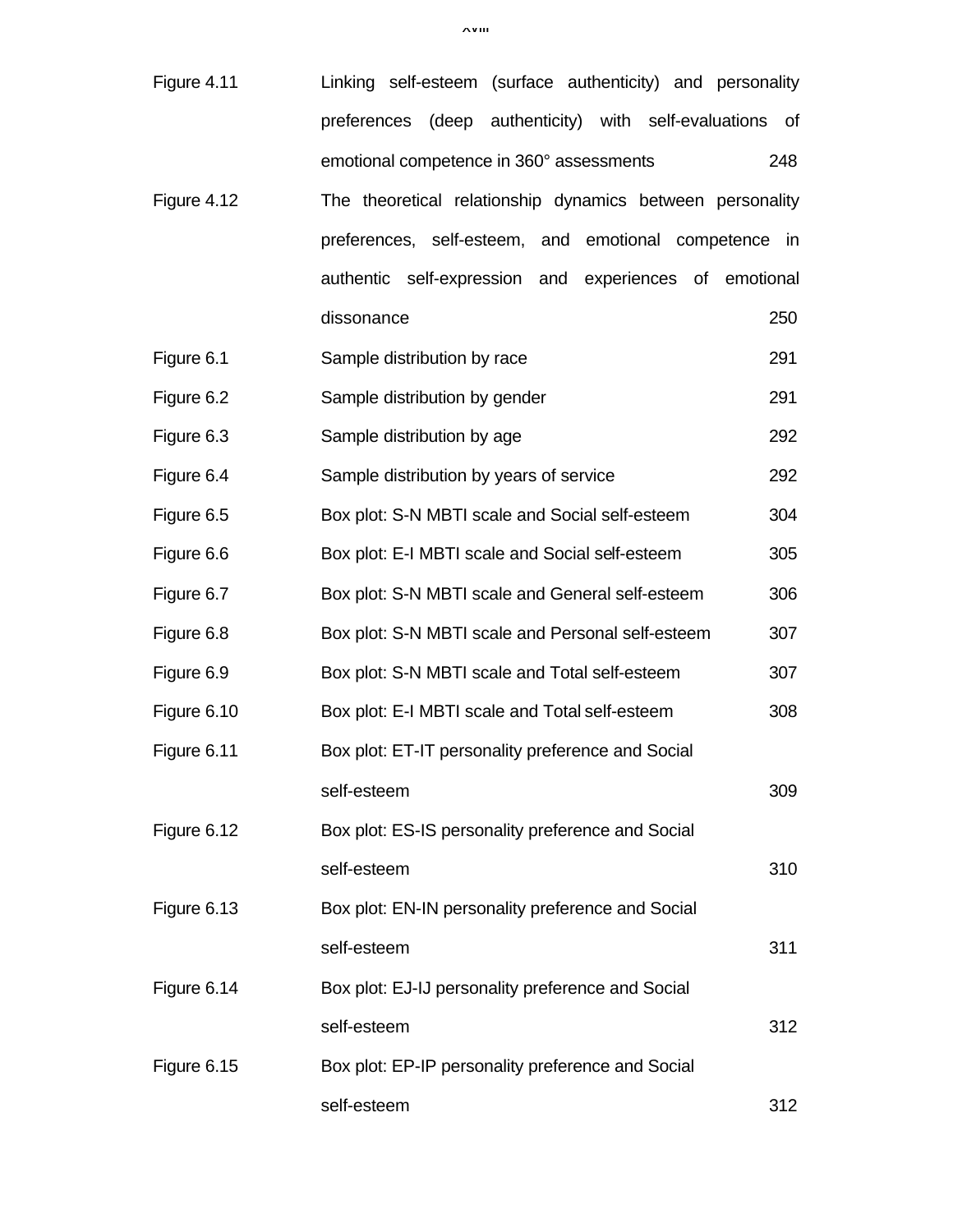| Figure 6.16 | Box plot: ET-IT personality preference and General self-      |     |
|-------------|---------------------------------------------------------------|-----|
|             | esteem                                                        | 313 |
| Figure 6.17 | Box plot: EN-IN personality preference and General self-      |     |
|             | esteem                                                        | 314 |
| Figure 6.18 | Box plot: ET-IT personality preference and Total self-        |     |
|             | esteem                                                        | 315 |
| Figure 6.19 | Box plot: EN-IN personality preference and Total self-        |     |
|             | Esteem                                                        | 316 |
| Figure 6.20 | Box plot: S-N MBTI scale and Emotional Literacy (Self)        | 325 |
| Figure 6.21 | Box plot: E-I MBTI scale and Emotional Literacy (Other)       | 326 |
| Figure 6.22 | Box plot: T-F MBTI scale and Self-management (Self)           | 327 |
| Figure 6.23 | Box plot: E-I MBTI scale and Self-motivation (Self)           | 328 |
| Figure 6.24 | Box plot: S-N MBTI scale and Change Resilience (Self)         | 329 |
| Figure 6.25 | Box plot: E-I MBTI scale and Interpersonal Relations          |     |
|             | (Other)                                                       | 330 |
| Figure 6.26 | Box plot: ET-IT personality preference and Emotional Literacy |     |
|             | (Other)                                                       | 331 |
| Figure 6.27 | Box plot: ES-IS personality preference and Emotional Literacy |     |
|             | (Other)                                                       | 332 |
| Figure 6.28 | Box plot: EJ-IJ personality preference and Emotional Literacy |     |
|             | (Other)                                                       | 333 |
| Figure 6.29 | Box plot: ET-IT personality preference and Self-esteem/self-  |     |
|             | regard (Other)                                                | 334 |
| Figure 6.30 | Box plot: EJ-IJ personality preference and Self-esteem/self-  |     |
|             | regard (Other)                                                | 335 |
| Figure 6.31 | Box plot: ET-IT personality preference and Self-motivation    |     |
|             | (Self)                                                        | 336 |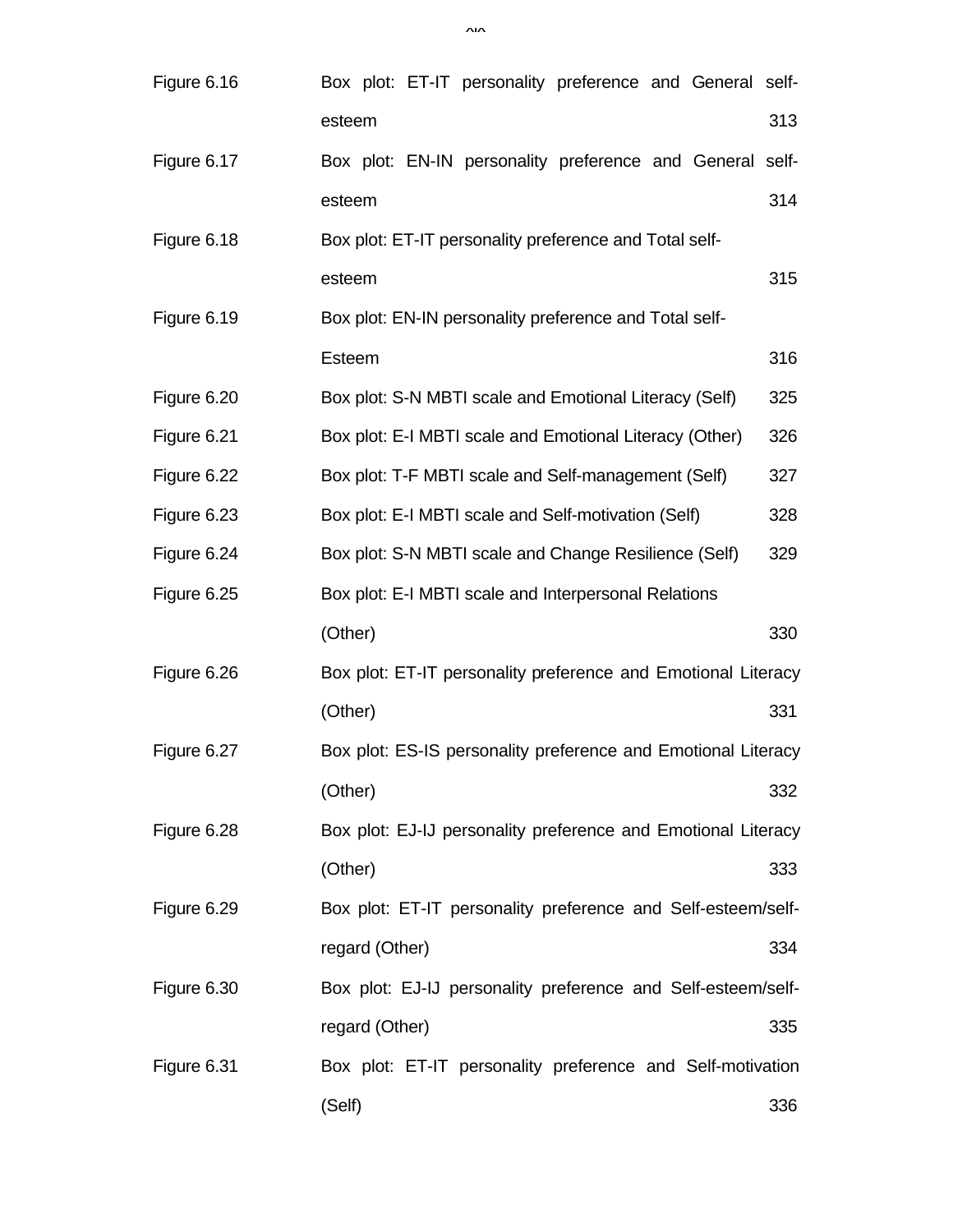| Figure 6.32 | Box plot: EN-IN personality preference and Self-motivation   |
|-------------|--------------------------------------------------------------|
|             | (Self)<br>337                                                |
| Figure 6.33 | Box plot: EJ-IJ personality preference and Self-motivation   |
|             | (Self)<br>338                                                |
| Figure 6.34 | Box plot: ES-IS personality preference and Change Resilience |
|             | (Other)<br>339                                               |
| Figure 6.35 | Box plot: EF-IF personality preference and Interpersonal     |
|             | 340<br><b>Relations (Self)</b>                               |
| Figure 6.36 | Box plot: EN-IN personality preference and Interpersonal     |
|             | 341<br><b>Relations (Self)</b>                               |
| Figure 6.37 | Box plot: ET-IT personality preference and Interpersonal     |
|             | <b>Relations (Other)</b><br>342                              |
| Figure 6.38 | Box plot: ES-IS personality preference and Interpersonal     |
|             | <b>Relations (Other)</b><br>343                              |
| Figure 6.39 | Box plot: EJ-IJ personality preference and Interpersonal     |
|             | <b>Relations (Other)</b><br>344                              |
| Figure 6.40 | Box plot: EN-IN personality preference and Total Emotional   |
|             | 345<br>Competence (Self)                                     |
| Figure 6.41 | Box plot: ET-IT personality preference and Total Emotional   |
|             | Competence (Other)<br>346                                    |
| Figure 6.42 | Box plot: EJ-IJ personality preference and Total Emotional   |
|             | Competence (Other)<br>347                                    |
| Figure 6.43 | Box plot: E-I MBTI scale and Total Emotional Competence      |
|             | (Self)<br>348                                                |
| Figure 6.44 | Box plot: E-I MBTI scale and Total Emotional Competence      |
|             | (Other)<br>349                                               |

 $\mathbf{v}$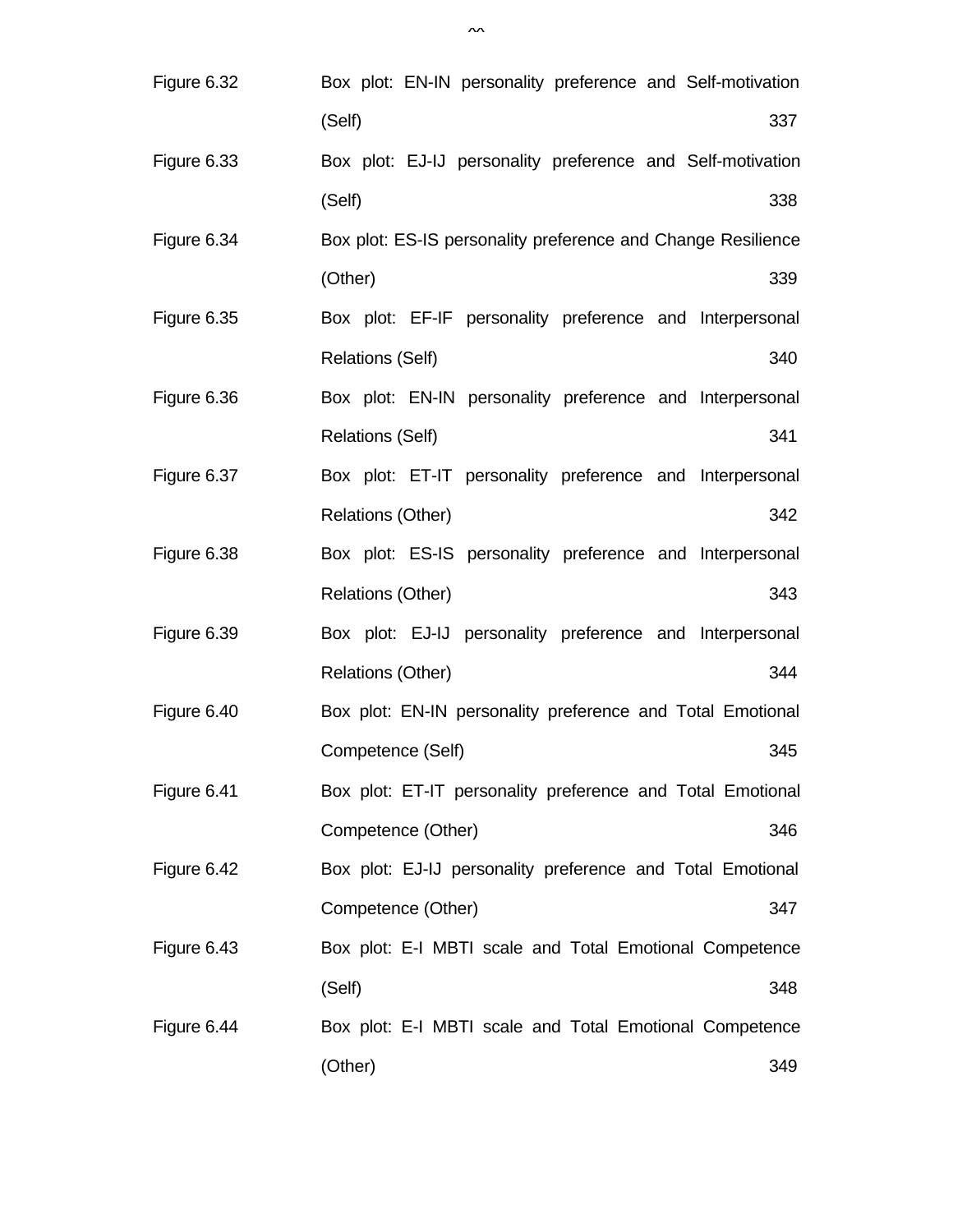| Figure 6.45 | Integrated                                        |                          |             | empirical model: The relationship between                   |           |
|-------------|---------------------------------------------------|--------------------------|-------------|-------------------------------------------------------------|-----------|
|             | personality                                       | preferences, self-esteem |             | and                                                         | emotional |
|             | competence Self                                   |                          |             |                                                             | 379       |
| Figure 6.46 | Integrated                                        | empirical                |             | model: The relationship                                     | between   |
|             | personality                                       | preferences,             | self-esteem | and                                                         | emotional |
|             | competence Other                                  |                          |             |                                                             | 380       |
| Figure 6.47 |                                                   |                          |             | Overview of decisions regarding the research hypotheses 381 |           |
| Figure 7.1  | Example of a Diagnostic Framework for leader      |                          |             |                                                             |           |
|             | development                                       |                          |             |                                                             | 405       |
| Figure 7.2  | Example of a leader profile for feedback purposes |                          |             |                                                             | 406       |

 $\lambda$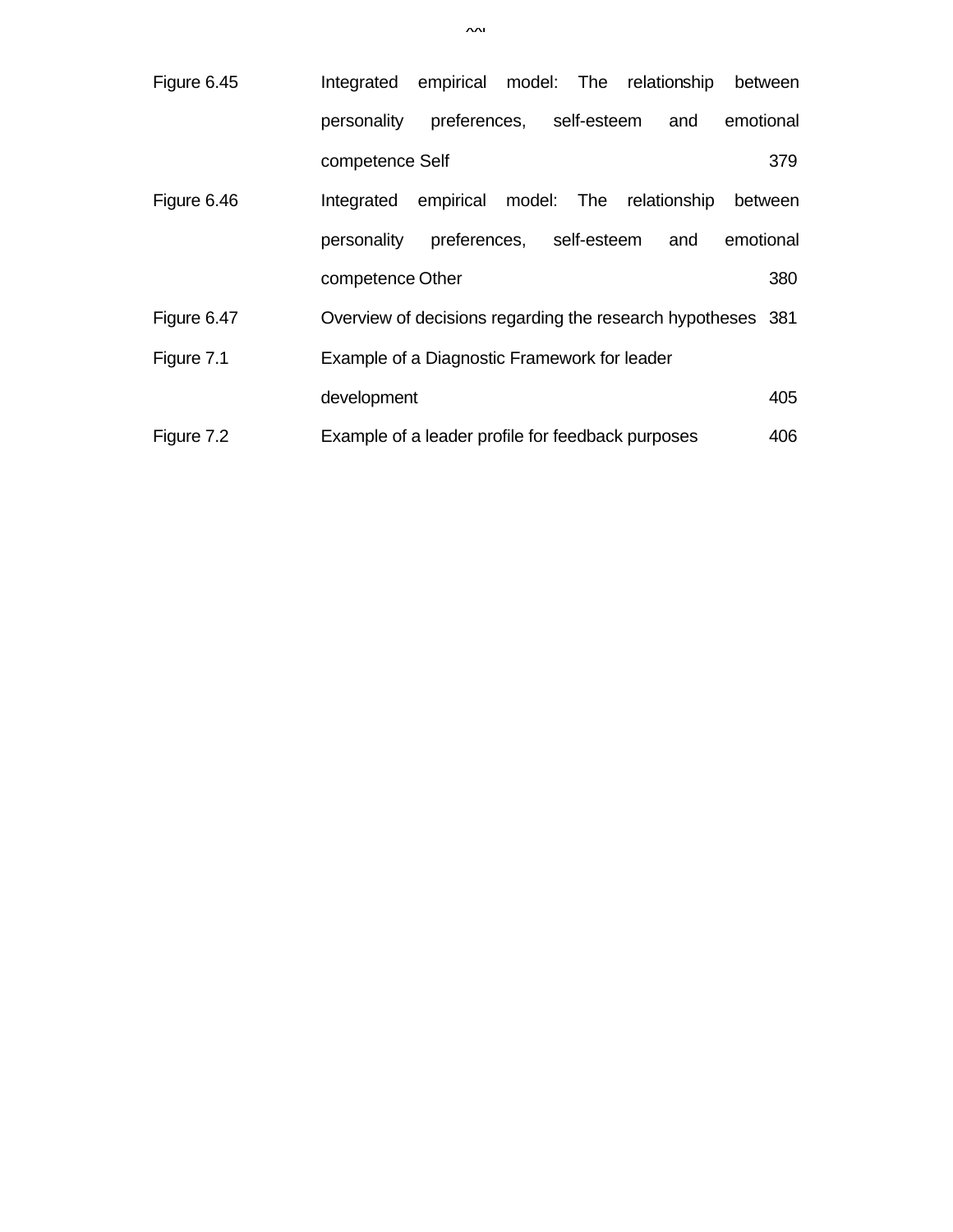## **LIST OF TABLES**

|            |                                                                  | Page |
|------------|------------------------------------------------------------------|------|
| Table 1.1  | Internal validity                                                | 33   |
| Table 2.1  | The four attitudes and the four mental functions                 | 59   |
| Table 2.2  | Four preferences are scored to arrive at a person's personality  |      |
|            | type                                                             | 64   |
| Table 2.3  | Brief description of the sixteen personality types               | 65   |
| Table 2.4  | Contributions made by each preference to each type               | 66   |
| Table 2.5  | Terminology for describing combinations of preferences           | 72   |
| Table 2.6  | Type dynamics                                                    | 74   |
| Table 2.7  | Adaptive versus one-sided type preferences                       | 76   |
| Table 2.8  | Major features of the inferior function experiences of the eight |      |
|            | dominant functions                                               | 80   |
| Table 2.9  | Examples of workplace experiences of the inferior function       | 86   |
| Table 2.10 | Essential differences between trait and Personality Type         |      |
|            | theories                                                         | 106  |
| Table 4.1  | Definitions of emotional intelligence                            | 179  |
| Table 4.2  | The four dimensions and nineteen competencies associated         |      |
|            | with emotional intelligence                                      | 193  |
| Table 4.3  | Comparative analysis of the mixed model approaches to            |      |
|            | emotional intelligence                                           | 204  |
| Table 4.4  | Expected relationships between the personality preferences,      |      |
|            | self-esteem elements and emotional competence                    |      |
|            | elements                                                         | 241  |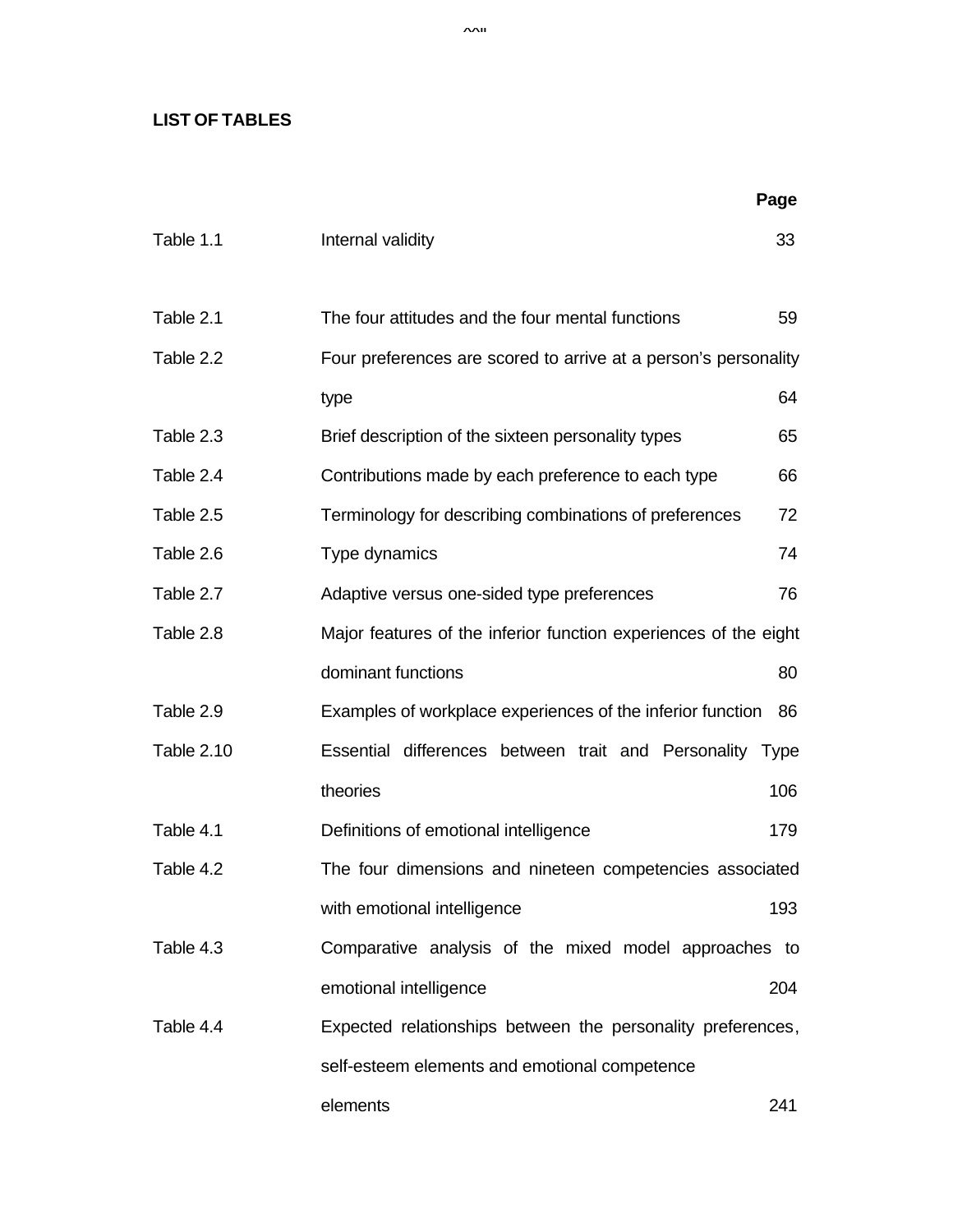| Table 4.5  | Expected relationships between emotional competence and             |             |
|------------|---------------------------------------------------------------------|-------------|
|            | self-esteem sub-elements (based on content analyses)                | 246         |
| Table 5.1  | Initial and final sample sizes                                      | 258         |
| Table 6.1  | Frequency distribution: Biographical profile of sample              | 290         |
| Table 6.2  | Frequency distribution: Personality preferences profile of          |             |
|            | sample                                                              | 296         |
| Table 6.3  | Descriptive statistics and internal consistency reliabilities for   |             |
|            | the 360° Emotional Competency Profiler Current Behaviour:           |             |
|            | Self & Others                                                       | 298         |
| Table 6.4  | Construct reliability (Cronbach alpha coefficients):                | $360^\circ$ |
|            | Emotional Competency Profiler Current Behaviour: Self &             |             |
|            | <b>Others</b>                                                       | 299         |
| Table 6.5  | Descriptive statistics and internal consistency reliabilities: 360° |             |
|            | ECP Total Emotional Competence Current Behaviour: Self &            |             |
|            | <b>Others</b>                                                       | 300         |
| Table 6.6  | Point bi-serial correlation coefficients: MBTI four attitudes and   |             |
|            | <b>CFSEI-AD</b>                                                     | 303         |
| Table 6.7  | Point bi-serial correlation coefficients: MBTI combinations of EI   |             |
|            | attitudes with functions and CFSEI-AD                               | 304         |
| Table 6.8  | Derived profile: MBTI four attitudes and CFSEI-AD                   | 319         |
| Table 6.9  | Derived profile: MBTI combinations of EI attitudes                  | with        |
|            | functions and CFSEI-AD                                              | 319         |
| Table 6.10 | Point bi-serial correlation coefficients: MBTI four attitudes and   |             |
|            | 360° ECP Current Behaviour: Self & Others                           | 321         |
| Table 6.11 | Point bi-serial correlation coefficients: MBTI combinations of EI   |             |
|            | attitudes with functions and 360° ECP Current Behaviour: Self       |             |
|            | & Others                                                            | 322         |

 $x \wedge \mathbf{u}$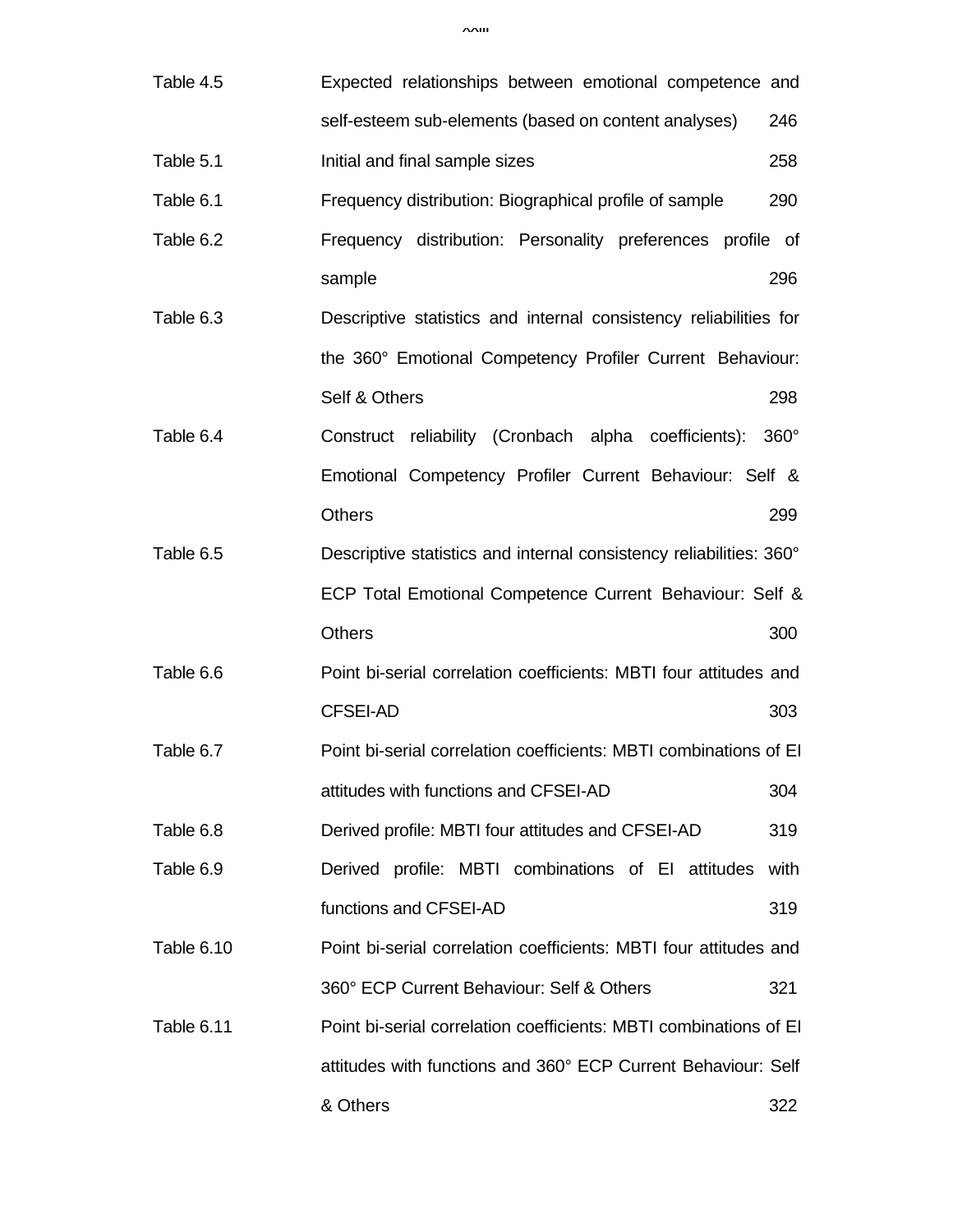| Table 6.12 |               | Derived profile: MBTI four attitudes and 360° ECP Current    |  |     |
|------------|---------------|--------------------------------------------------------------|--|-----|
|            |               | Behaviour - Self & Others                                    |  | 350 |
| Table 6.13 |               | Derived profile: MBTI combinations of EI attitudes with      |  |     |
|            |               | functions and 360° ECP Current Behaviour - Self & Others 351 |  |     |
| Table 6.14 |               | Pearson product-moment correlations: CFSEI-AD and 360°       |  |     |
|            |               | ECP Current Behaviour - Self & Others                        |  | 356 |
| Table 6.15 |               | Derived profile: CFSEI-AD and 360° ECP Current Behaviour -   |  |     |
|            | Self & Others |                                                              |  | 359 |
| Table 6.16 |               | Multiple regression analysis regarding E-I personality       |  |     |
|            |               | preferences, total self-esteem & total emotional             |  |     |
|            | competence    |                                                              |  | 361 |
| Table 6.17 |               | Multiple regression analysis regarding S-N personality       |  |     |
|            |               | preferences, total self-esteem & total emotional             |  |     |
|            | competence    |                                                              |  | 362 |
| Table 6.18 |               | Multiple regression analysis regarding T-F personality       |  |     |
|            |               | preferences, total self-esteem & total emotional             |  |     |
|            | competence    |                                                              |  | 363 |
| Table 6.19 |               | Multiple regression analysis regarding J-P personality       |  |     |
|            |               | preferences, total self-esteem & total emotional             |  |     |
|            | competence    |                                                              |  | 364 |
| Table 6.20 |               | Multiple regression analysis regarding EF-IF personality     |  |     |
|            |               | preferences, total self-esteem & total emotional             |  |     |
|            | competence    |                                                              |  | 365 |
| Table 6.21 |               | Multiple regression analysis regarding ET-IT personality     |  |     |
|            |               | preferences, total self-esteem & total emotional             |  |     |
|            | competence    |                                                              |  | 366 |
| Table 6.22 |               | Multiple regression analysis regarding ES-IS personality     |  |     |

preferences, total self-esteem & total emotional

xxiv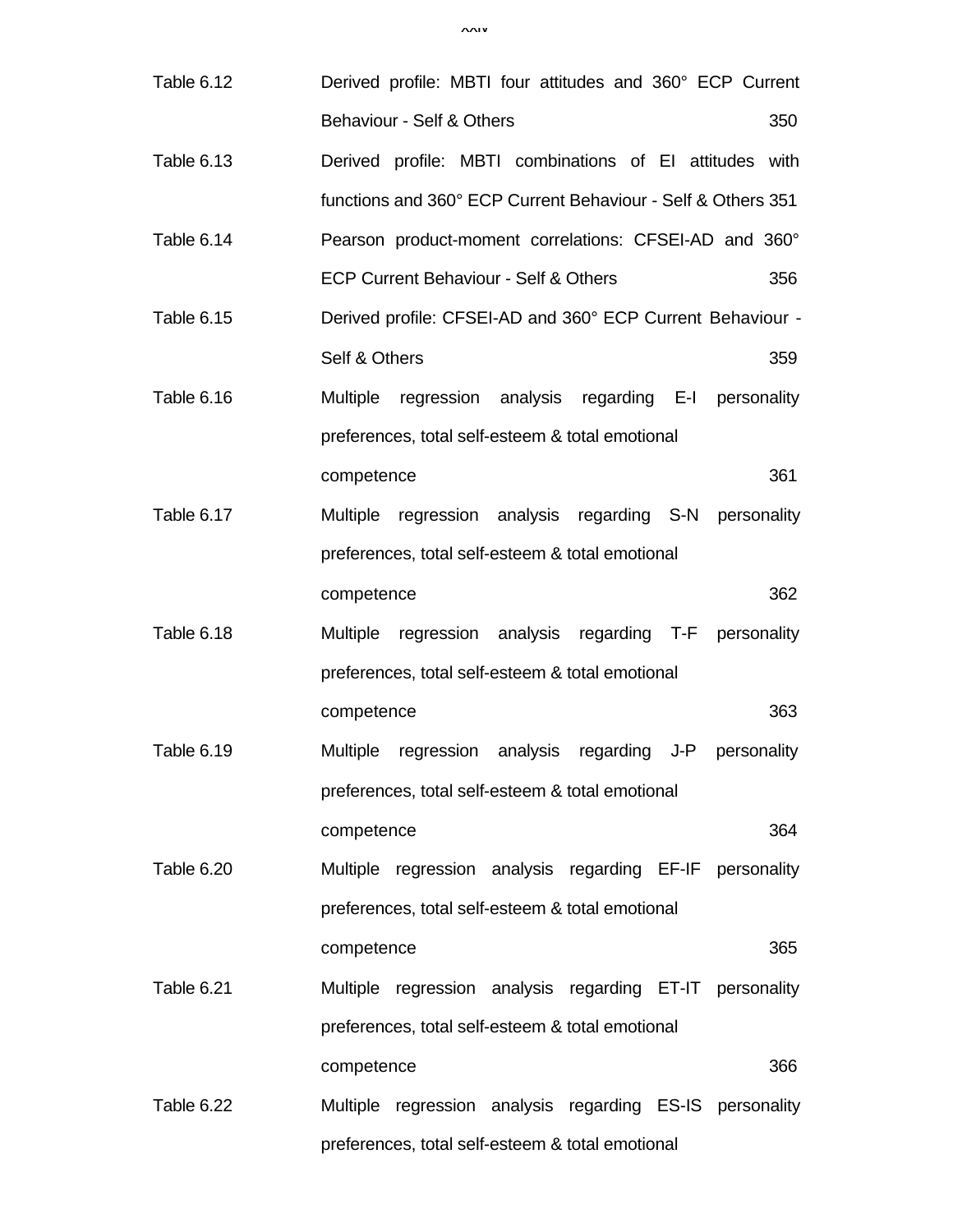|            | competence  |                                                              |  | 367 |
|------------|-------------|--------------------------------------------------------------|--|-----|
| Table 6.23 |             | Multiple regression analysis regarding EN-IN personality     |  |     |
|            |             | preferences, total self-esteem & total emotional             |  |     |
|            | competence  |                                                              |  | 368 |
| Table 6.24 |             | Multiple regression analysis regarding EJ-IJ personality     |  |     |
|            |             | preferences, total self-esteem & total emotional             |  |     |
|            | competence  |                                                              |  | 369 |
| Table 6.25 |             | Multiple regression analysis regarding EP-IP personality     |  |     |
|            |             | preferences, total self-esteem & total emotional             |  |     |
|            | competence  |                                                              |  | 370 |
| Table 6.26 |             | ANOVA: Comparison of the means of the ECP total emotional    |  |     |
|            |             | competence Self & Other groups in respect of CFSEI-AD total  |  |     |
|            | self-esteem |                                                              |  | 372 |
| Table 6.27 |             | T-test (LSD): Pair-wise comparison of the means of the ECP   |  |     |
|            |             | total emotional competence Self & Other groups in respect of |  |     |
|            |             | CFSEI-AD total self-esteem levels                            |  | 373 |